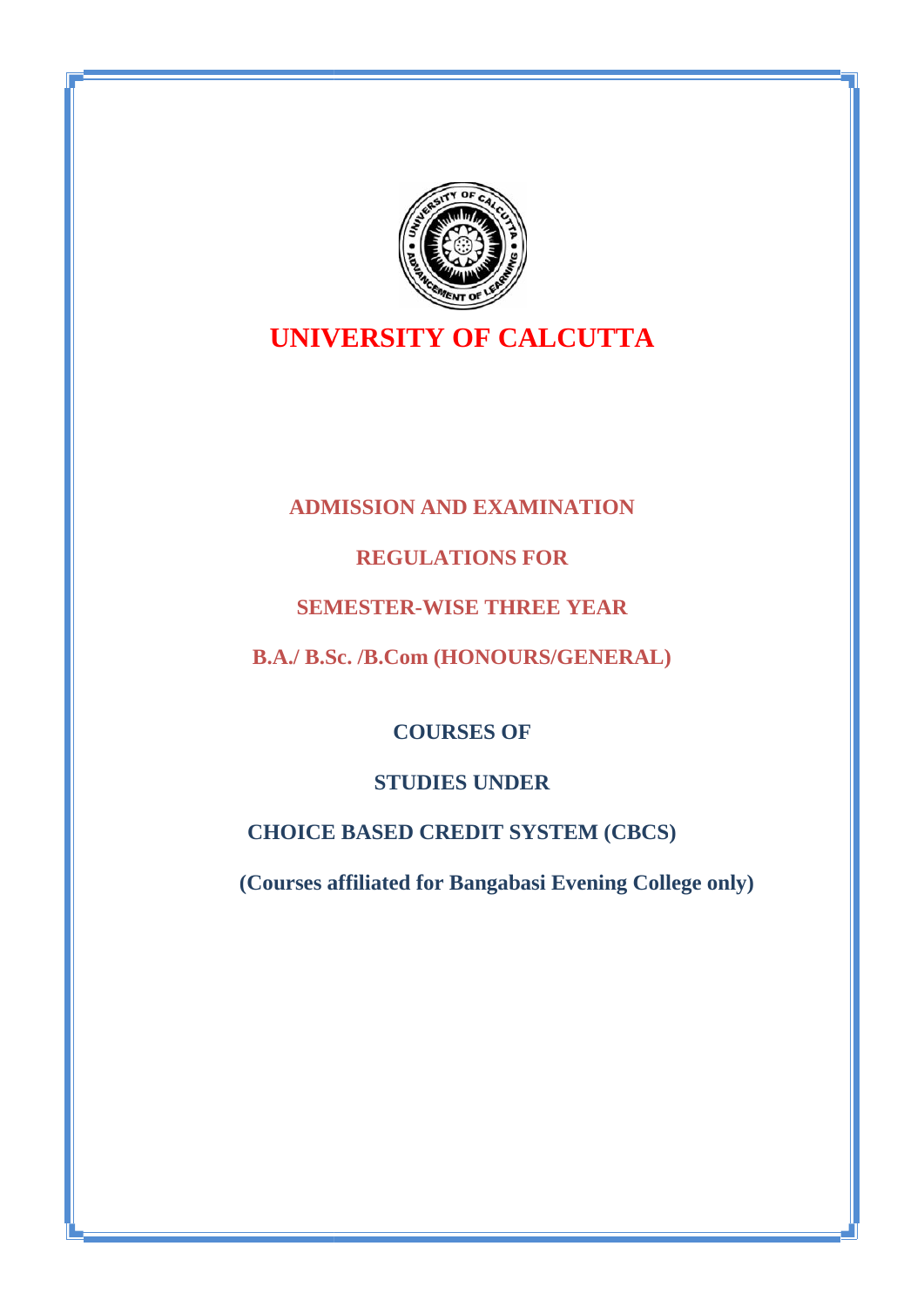**Regulations relating to Admission and Examinations for the semester-wise Three Year B.A./B.Sc. (Honours/ General) Courses of Studies under Choice Based Credit System (CBCS) conducted by the University of Calcutta**

- $\div$  In exercise of the powers conferred by Section-54 of The Calcutta University Act 1979, the University of Calcutta hereby makes the following Regulations for Semester-wise **3 year B.A./ B.Sc. (Honours/General) Courses of Studies under CBCS, 2018.**
- $\bullet$  These shall apply to every candidate pursuing the above Courses in this University.
- Notwithstanding anything contained in any other regulations or rules for the time being in force the study for the above Courses shall be guided by these Regulations effective from the Academic Session 2018-2019.

### **1. Title and Commencement**

These Regulations shall be called **THE REGULATIONS FOR SEMESTER-WISE THREE YEAR B.A./ B.Sc.(Honours/General) DEGREE PROGRAMMES UNDER CBCS (CHOICE BASED CREDIT SYSTEM), UNIVERSITY OF CALCUTTA**

These Regulations shall come into force with effect from the academic session 2018-2019.

### **2. Duration of the Programme**

The 3 year B.A./ B.Sc**.** (Honours/General) Programme shall be for a minimum duration of **six (6) consecutive semesters of six (6) months each, i.e., three (3) years.** The odd semester will start ordinarily in the month of **July** and the even semester in the month of **January** of every year.

**A candidate pursuing a regular course of study for three-year semester-wise degree course shall have to clear all the semesters in all respects within a span of five years from the year of admission to the particular course and combination, failing which** *enrolment of the candidate shall stand cancelled.*

### **3. Applicability of the Regulations**

These regulations shall be applicable to:

- **a.** ThestudentswhoaretakingadmissiontotheB.A./B.Sc.(Honours/General)Coursefrom the academic session2018-2019.
- **b.** The students who were admitted in earlier sessions but did not enroll for B.A./B.Sc.. (Honours /General) Part I Examinations up to 2018.
- **c.** The students who were admitted in earlier sessions and enrolled for B.A./B.Sc. (Honours/General) Part I Examinations but did notappear in Part I Examinations up to 2018.
- **d.** The students who were admitted in earlier sessions and appeared in B.A./B.Sc..(Honours/General) Part I Examinations in 2018 or earlier shall continue to be guided by the existing Regulations of Annual System.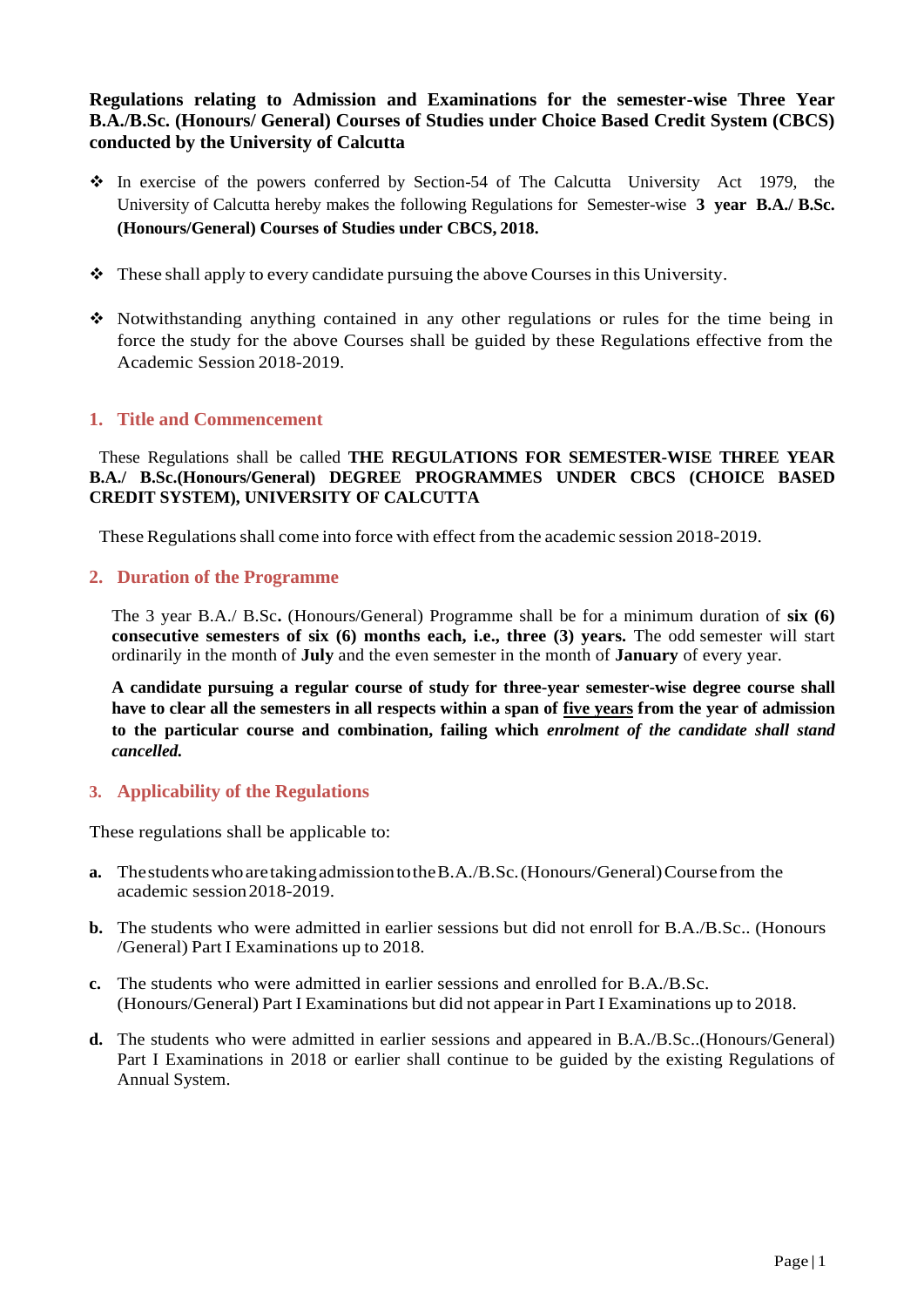# **I - ADMISSION REGULATIONS**

**4(a)** A candidate who has passed the Higher Secondary (10+2) or its equivalent Examination is eligible to seek admission to the 1<sup>st</sup> year of the 3 year (six semesters) B.A./B.Sc. (Honours/General)Course of Studies provided he/she has also passed in English having full marks not being less than 100 and fulfills the conditions as laid down in **Clauses 5**,**11, 12 and 13.**

Candidates who have passed the Higher Secondary (10+2) Vocational examination conducted by the West Bengal State Council of Vocational Education and Training shall be eligible to seek admission to the B.A. (General) 1<sup>st</sup> year Course of Studies taking the subjects under Humanities Division only.

**However, no candidate shall be allowed admission after a lapse of more than 5 years from the year of passing the previous qualifying examination.**

*Explanation: The year of admission shall not be taken into account while calculating five years from the year of passing the previous qualifying Examination.*

- **(b)** Students who have passed the Higher Secondary ( $10+2$ ) Examination or its equivalent from the All India Boards/Councils (i.e. CBSE, ISC and National Institute of Open Schooling) need not require to submit Migration Certificate for getting Registration under this University.
- **5.** For the purpose of determining eligibility for admission to the B.A./B.Sc.. (Honours/General)Courses, aggregate marks shall be calculated by adding the marks in top-four subjects in order of marks secured by a candidate. Marks in compulsory Environmental Education/Studies shall not be taken into account for calculation of aggregate marks. However, if the subject "Environmental Science" is studied as an elective subject of 100 marks, it may be taken into account for the purpose of determining the aggregate marks.
- **(a) A candidate taking up Honours Course in a subject must have obtained :**
	- **i.** A minimum of 50% marks in the aggregate and 45% marks in the subject or related subject at the previous qualifying examination

**Or**

**ii.** 55% marks in the subject or related subject at the previous qualifying examination

**Or**

- **iii.** 50% marks in the aggregate when the candidate has not studied the subject in his/her previous qualifying examination provided all other clauses are satisfied.
- **(b)** Candidates belonging to Reserved Categories taking up Honours Course of Study must have obtained a minimum of 40% marks in the aggregate or 40% marks in the subject or related subjects at the previous qualifying examination, as the case may be.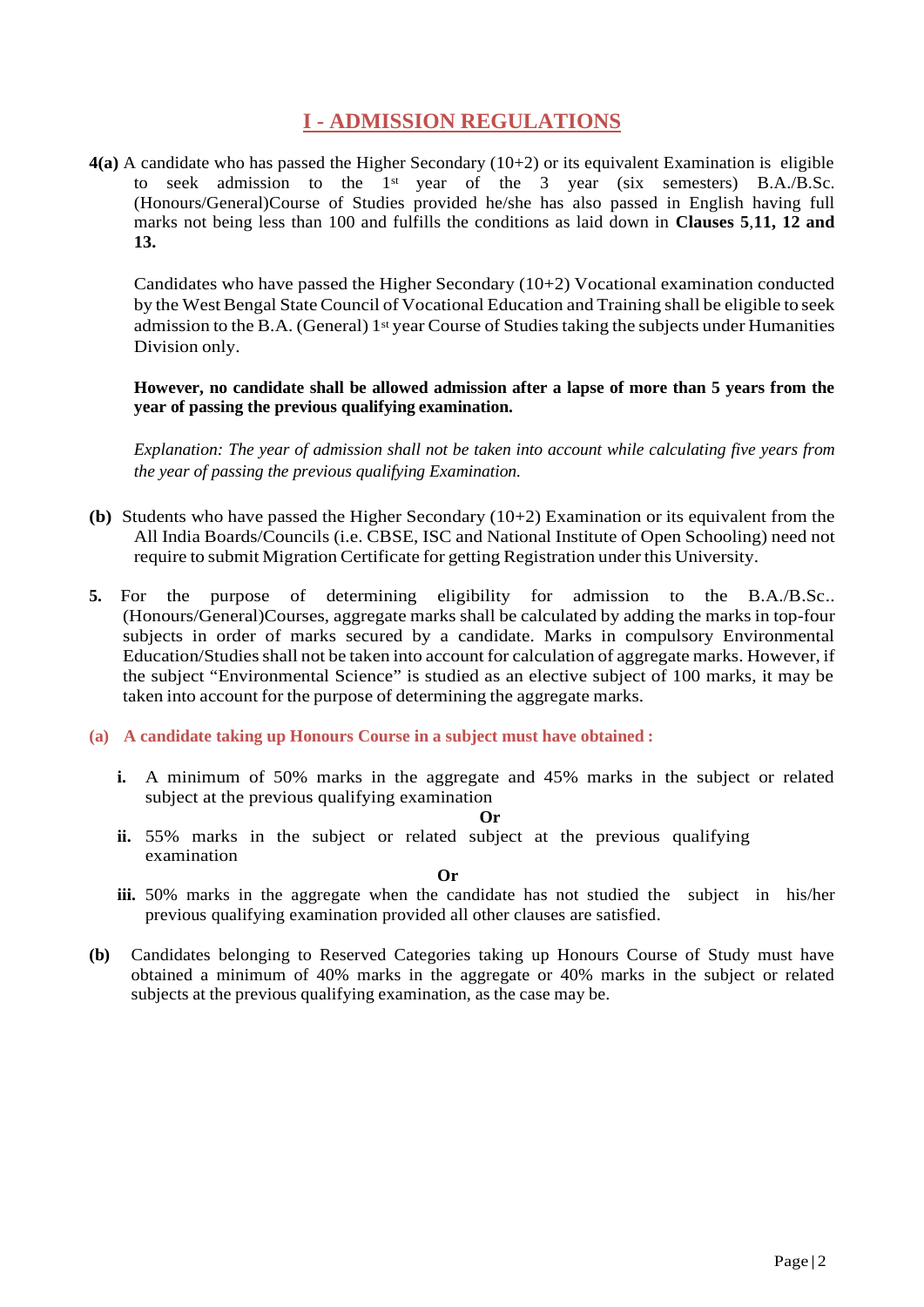**(c) Reservation Policy for admission in three year (six semesters) degree courses of studies shall be guided by the West Bengal State Higher Educational Institutions (Reservation in Admission), Act, 2013 and the West Bengal State Higher Educational Institutions (Reservation in Admission) Rules, 2014.**

### **6. Attendance**

- A student attending at least 75% of the total number of classes\* held shall be allowed to appear at the concerned Semester Examinations subject to fulfillment of other conditions laid down in the regulations.
- A student attending at least 60% but less than 75% of the total number of classes\* held shall be allowed to appear at the concerned Semester Examinations subject to the payment of prescribed condonation fees and fulfillment of other conditions laid down in the regulations.
- A student attending less than 60% of the total number of classes\* held shall not be allowed to appear at the concerned Semester Examinations and he /she has to pursue admission to the same Semester in the very next year for attending the classes and appearing at the said Semester Examination.

*\*Such attendance will be calculated from the date of commencement of classes or the date of admission, whichever is later.*

### **7. Outline of Choice Based Credit System**

- **A) Core Course (CC) :** A course, which should compulsorily be studied by a candidate as a core requirement is termed as a Core course.
	- **Modalities of selecting CC by a student of Honours/ General programme shall be as follows :**
		- a) In case of B.A./B.Sc. Honours programme a student shall have to study 14 Core courses of the Honours Subject asspecified for each of the 6 semesters.
		- b) In case of B.Sc.. General Programme a student shall have to study 4 Core Courses of each of the 3 chosen subjects as specified for each of the first 4 Semesters.
		- c) In case of B.A. General programme a student shall have to study 4 Core Courses of each of the 2 chosen subjects as specified for each of the first 4 Semesters. In addition 4 Core Courses to be studied; two courses each from two language subjects: **LCC1**- English & **LCC2**- MIL (Bengali/Hindi/Urdu)/Alternative English as specified for each of the last 4 semesters.
- **B) Elective Course:** Generally a course which can be chosen from a pool of courses and which may be very specific or specialized or advanced or supportive to the discipline/subject of study or which provides an extended scope or which enables an exposure to some other discipline/subject/domain or nurtures the candidate's proficiency/skill is called an Elective Course.
- **i) Discipline Specific Elective (DSE) Course:** Elective courses which may be offered by themain discipline/subject of study is referred to as Discipline Specific Elective. This course is to advance knowledge and skill in the core course domain.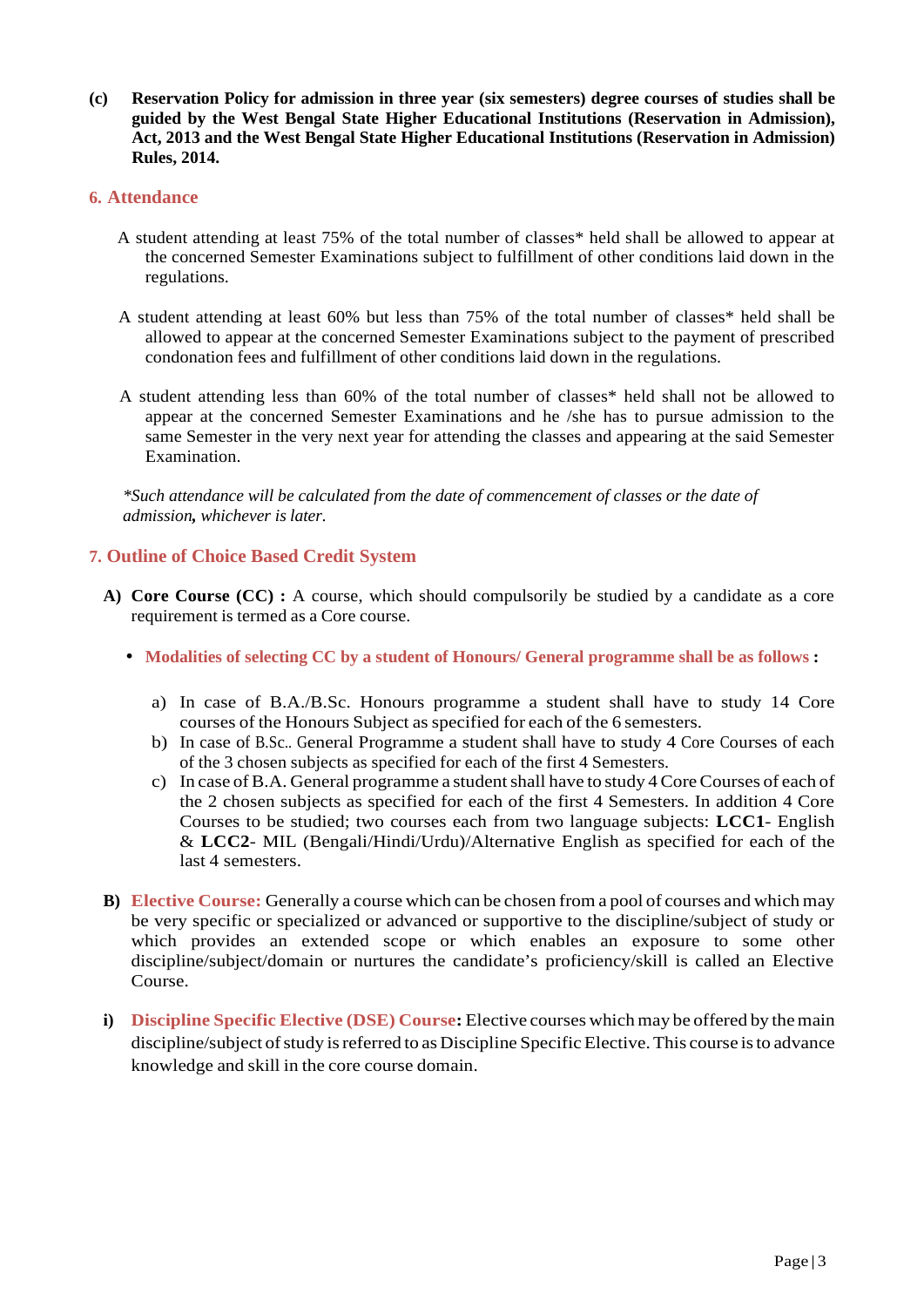- **Modalities of selecting DSE by a student of Honours/ General programme shall be as follows :**
	- *a)* In case of B.A./B.Sc.. Honours programme a student shall have to study 4 DSE courses strictly on the Honours subject. Such a student shall have to study the curriculum of DSE on the Honours subject concerned as specified for the relevant semester. *Explanation: Each Honours subject shall have two groups (A & B) of DSE papers. A student shall choose any one paper from each of Group A and Group B in fifth semester and sixth*

*semester.*

*b*) In case of B.A. General programme, a student shall have to study 4 DSE courses strictly on 2 subjects, opted for pursuing Core Courses, taking exactly 2 courses from each subject. Such a student shall have to study the curriculum of DSE of the subject concerned as specified for the relevant semester, i.e., DSE-A in the  $5<sup>th</sup>$  and DSE-B in  $6<sup>th</sup>$  semester.

*Explanation : Each General subject shall have two groups (A & B) of DSE papers. A student shall have to choose one paper from Group A of each of the two subjects in the fifth semester and one paper from Group B of each of the two subjects in the sixth semester.*

- *c)* In case of B.Sc. General programme, a student shall have to study 6 DSE courses strictly on 3 subjects, opted for pursuing core courses, taking exactly two courses from each subject. Such a student shall have to study the curriculum of DSE of the subject concerned as specified for the relevant semester, i.e., DSE-A in the 5<sup>th</sup> and DSE-B in 6<sup>th</sup> semester. *Explanation: Each General subject shall have two groups (A & B) of DSE papers. A student shall have to choose one paperfrom Group A of each of the three subjectsin fifth semester and one paper from Group B of each of the three subjects in sixth semester.*
- **Dissertation/Project :** An elective course designed to acquire special/advanced knowledge, is termed as dissertation/ project. This is considered as a special course involving application of knowledge in solving/ analyzing/ exploring a real life situation/ difficult problem. A dissertation/ project work will be of 6 credits. A dissertation/ project work may be given in lieu of a Discipline SpecificElective.
- **ii) Generic Elective (GE) Course :** An elective course chosen generally from an unrelated discipline/subject, with an intention to seek wide exposure, is called Generic Elective.
- **Modalities of selecting GE by a student of Honours/ General programme shall be as follows :**
	- a) In case of B.A./B.Sc.. Honours programme, a student shall have to choose 4 Generic Elective papers strictly from 2 subjects of choice taking exactly two courses from each subject as specified for first 4 semesters.
	- b) In case of B.A. General programme, a student shall have to choose 2 Generic Elective papers strictly from one particular subject [which will be different from the core subjects including the Core Languages (LCC1 & LCC2)] as specified for the 1st and 2nd semester.
- **N.B.: A core course offered in a discipline/subject may be treated as an elective by other discipline/subject and such electives may also be referred to as Generic Elective. [A Core Course (CC) of B.A/B.Sc.. General may be treated as Generic Elective for B.A./B.Sc.. (Honours) and B.A. (General)].**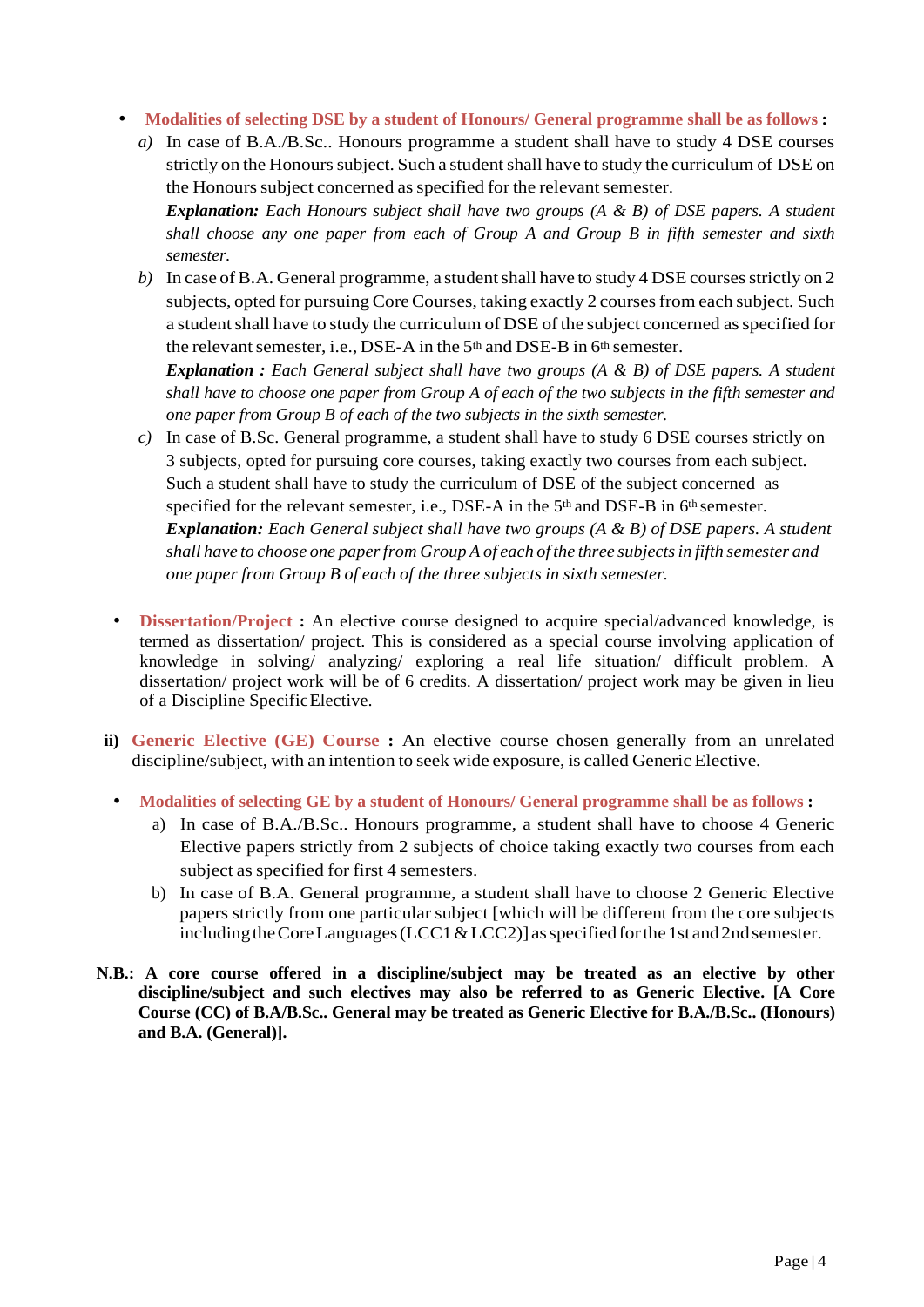- **C) Ability Enhancement Courses (AEC) :** The Ability Enhancement Courses (AEC) may be of two kinds: Ability Enhancement Compulsory Courses (AECC) and Skill Enhancement Courses (SEC).
	- **a) Ability Enhancement Compulsory Courses (AECC) :** AECC courses are the courses based upon the content that leads to Knowledge enhancement. These are mandatory for all disciplines.
		- i) AECC1 : Communicative English / MIL (Bengali/Hindi/Urdu);
		- ii) AECC2 : Environmental Studies.
	- **b) Skill Enhancement Courses (SEC):** These courses may be chosen from a pool of courses designed to provide value-based and/or skill-based knowledge and are aimed at providing competencies, skills, etc.
	- **Modalities of selecting SEC by a student of Honours/ General programme shall be as follows :**
		- a) In case of B.A./B.Sc.. Honours programme a student shall have to study 2 skill enhancement courses strictly on the Honours subjects. Such a student shall have to study the curriculum of SEC on the Honours subjects concerned as specified for the relevant semester, i.e., SEC-A in the 3<sup>rd</sup> semester and SEC-B in the 4<sup>th</sup> semester.

*Explanation: Each Honours subject shall have two groups (A & B) of Skill Enhancing Course papers. An Honours student shall have to choose one paper from Group A in third semester and one paper from Group B in fourth semester.*

b) In case of B.A. General programme, a student shall have to study 4 Skill Enhancement courses strictly on 2 subjects, opted for pursuing Core Courses, taking exactly 2 courses from each subject. Such a studentshall have to study the curriculum of SEC of the subject concerned as specified for the relevant semester.

*Explanation : Each General subject shall have two groups (A & B) of SEC papers. A student shall have to choose one paper from Group A of each of the two core subjects in the third and fifth semesters and one paper from Group B of each of the two core subjects in the fourth and the sixth semester*.

- *c)* In case of B.Sc. General programme, a student shall have to study 4 Skill Enhancement Courses strictly on 2 subjects out of the three, opted for pursuing core courses, taking exactly two courses from each subject. Such a student shall have to study the curriculum of SEC of the subject concerned as specified for the relevant semester. *Explanation : Each Generalsubjectshall have two groups (A & B) of SEC papers. One paper from Group A of each of the two Core subjects to be chosen in the third and fifth semester; one paperfrom Group B of each of the two core subjectsto be chosen in the fourth and sixth semester.*
- **Practical/ Tutorial** : Every Core, Discipline Specific and Generic Elective Course shall have a Practical/ Tutorial component. Wherever there is a practical, there will be no Tutorial and vice versa.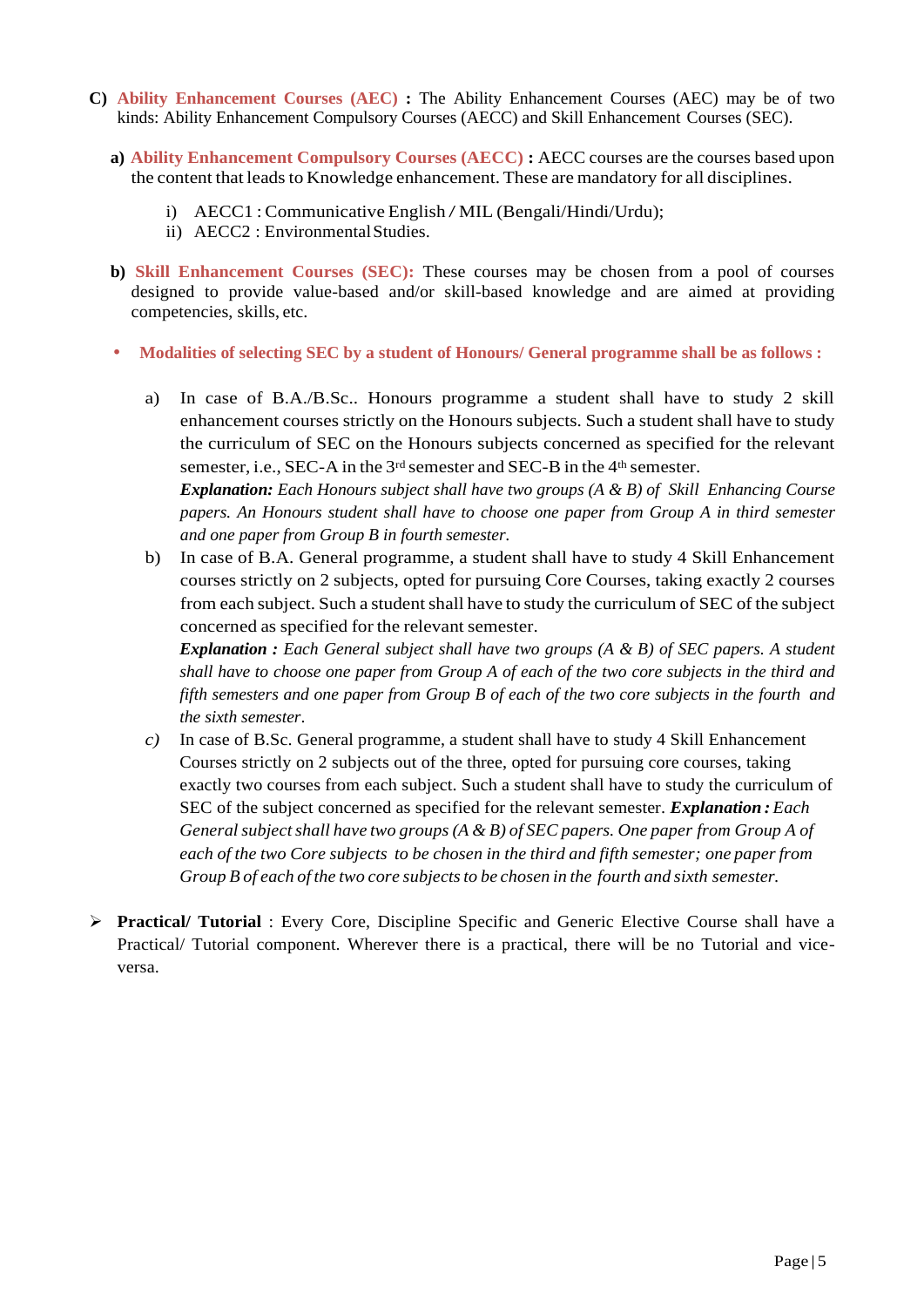|                                                               | B.Sc.          |                | <b>B.A.</b>    |                | <b>B.Mus.</b>  |                |
|---------------------------------------------------------------|----------------|----------------|----------------|----------------|----------------|----------------|
| <b>Course Components</b>                                      | <b>Honours</b> | <b>General</b> | <b>Honours</b> | <b>General</b> | <b>Honours</b> | <b>General</b> |
| <b>Core Course (CC)</b>                                       | 14             | $12*$          | 14             | $8**$          | 14             | $12*$          |
| <b>Language Core Course (LCC)</b>                             | $\Omega$       | $\Omega$       | $\theta$       | $4**$          | $\Omega$       | $\theta$       |
| <b>Generic Elective (GE)</b>                                  | $4**$          | $\Omega$       | $4**$          | $\overline{2}$ | $4**$          | $\overline{0}$ |
| <b>Discipline Specific Elective</b><br>(DSE)                  | $\overline{4}$ | $6*$           | $\overline{4}$ | $4**$          | $\overline{4}$ | $6*$           |
| <b>Ability Enhancement</b><br><b>Compulsory Course (AECC)</b> | $\overline{2}$ | 2              | 2              | $\overline{2}$ | 2              | 2              |
| <b>Skill Enhancement Elective</b><br><b>Course (SEC)</b>      | $\overline{2}$ | $4**$          | $\overline{2}$ | $4**$          | 2              | $4**$          |
| <b>Total no. of courses</b>                                   | 26             | 24             | 26             | 24             | 26             | 24             |

### **8. Course Structure for B.A./B. Sc.. (Honours/General)**

**\*Covering three subjects \*\*Covering two subjects**

### **8(a) Credit Structure for B.A./ B. Sc. (Honours) Courses**

| <b>Course Type &amp; Credit</b>                                     | Number of Courses $\times$ Credit<br>(With practical) |                    | Number of Courses x Credit<br>(With Tutorial) |                    |  |
|---------------------------------------------------------------------|-------------------------------------------------------|--------------------|-----------------------------------------------|--------------------|--|
|                                                                     | <b>Theory</b>                                         | <b>Practical</b>   | <b>Theory</b>                                 | <b>Tutorial</b>    |  |
| Core Course $(CC)(6)$                                               | $14\times4=56$                                        | $14 \times 2 = 28$ | $14\times5=70$                                | $14 \times 1 = 14$ |  |
| <b>Generic Elective (GE) (6)</b>                                    | $4 \times 4 = 16$                                     | $4 \times 2 = 8$   | $4 \times 5 = 20$                             | $4\times1=4$       |  |
| <b>Discipline Specific Elective</b><br>$(DSE)$ (6)                  | $4 \times 4 = 16$                                     | $4 \times 2 = 8$   | $4 \times 5 = 20$                             | $4\times1=4$       |  |
| <b>Ability Enhancement</b><br><b>Compulsory Course</b><br>(AECC)(2) | $2\times2=4$                                          | $\Omega$           | $2\times2=4$                                  | $\Omega$           |  |
| <b>Skill Enhancement</b><br>Course(SEC) (2)                         | $2\times2=4$                                          | $\Omega$           | $2\times2=4$                                  | $\Omega$           |  |
| <b>Total Courses (Credits)</b>                                      | 26(96)                                                | 22(44)             | 26(118)                                       | 22(22)             |  |

**Total Courses= 48 (26TH+22P/TU) Total Credits= 140 (96TH+44P) / (118TH+22 TU)**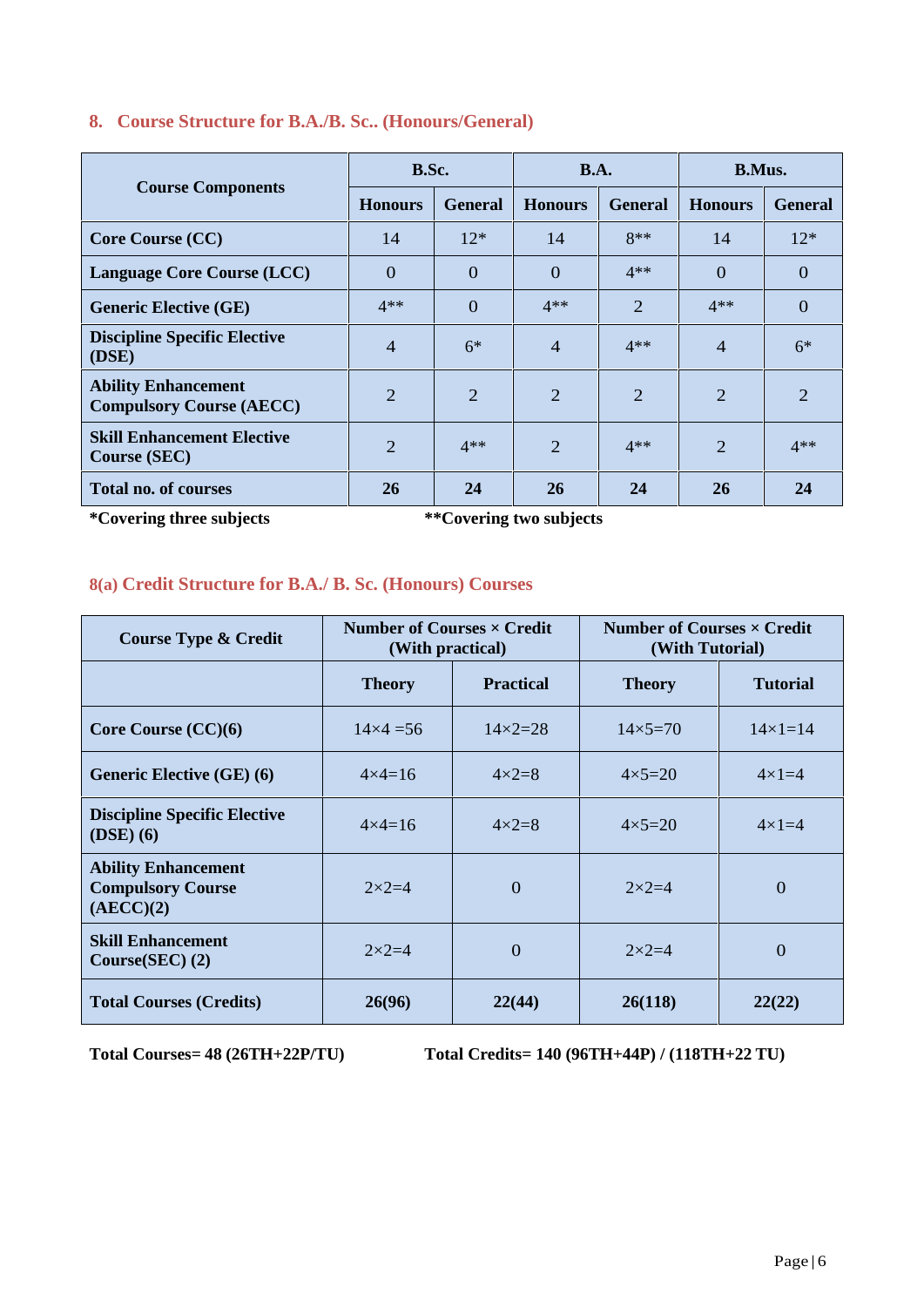### **8(b) Credit Structure for B. Sc. (General) Courses**

| <b>Course Type</b><br>& Credit                                      | Number of Courses $\times$ Credit<br>(With Practical) |                    | Number of Courses $\times$ Credit<br>(With Tutorial) |                 |  |
|---------------------------------------------------------------------|-------------------------------------------------------|--------------------|------------------------------------------------------|-----------------|--|
|                                                                     | <b>Theory</b>                                         | <b>Practical</b>   | <b>Theory</b>                                        | <b>Tutorial</b> |  |
| Core Course $(CC)(6)$                                               | $12\times4=48$                                        | $12 \times 2 = 24$ | $12\times5=60$                                       | $12\times1=12$  |  |
| <b>Discipline Specific Elective</b><br>$(DSE)$ (6)                  | $6 \times 4 = 24$                                     | $6 \times 2 = 12$  | $6\times5=30$                                        | $6\times1=6$    |  |
| <b>Ability Enhancement</b><br><b>Compulsory Course</b><br>(AECC)(2) | $2\times2=4$                                          | $\Omega$           | $2\times2=4$                                         | $\Omega$        |  |
| <b>Skill Enhancement</b><br>Course(SEC) (2)                         | $4 \times 2 = 8$                                      | $\Omega$           | $4\times2=8$                                         | $\Omega$        |  |
| <b>Total Courses (Credits)</b>                                      | 24(84)                                                | 18(36)             | 24(102)                                              | 18(18)          |  |

**Total Courses= 42 (24TH+18P/TU) Total Credits= 120 (84TH+36P) / (102TH+18P)**

### **8(c) Credit Structure for B.A. (General) Courses**

| <b>Course Type</b><br>& Credit                                      | Number of Courses $\times$ Credit<br>(With practical) |                   |                   | Number of Courses $\times$ Credit<br>(With Tutorial) |
|---------------------------------------------------------------------|-------------------------------------------------------|-------------------|-------------------|------------------------------------------------------|
|                                                                     | <b>Theory</b>                                         | <b>Practical</b>  | <b>Theory</b>     | <b>Tutorial</b>                                      |
| Core Course $(CC)(6)$                                               | $8\times4=32$                                         | $8 \times 2 = 16$ | $8\times5=40$     | $8\times1=8$                                         |
| Language (LCC) (With<br>Tutorial only) (6)                          | $4 \times 5 = 20$                                     | $4\times1=4$      | $4 \times 5 = 20$ | $4\times1=4$                                         |
| <b>Generic Elective (GE)(6)</b>                                     | $2 \times 4 = 8$                                      | $2 \times 2 = 4$  | $2 \times 5 = 10$ | $2 \times 1 = 2$                                     |
| <b>Discipline Specific Elective</b><br>$(DSE)$ (6)                  | $4 \times 4 = 16$                                     | $4 \times 2 = 8$  | $4 \times 5 = 20$ | $4\times1=4$                                         |
| <b>Ability Enhancement</b><br><b>Compulsory Course</b><br>(AECC)(2) | $2 \times 2 = 4$                                      | $\Omega$          | $2\times2=4$      | $\Omega$                                             |
| <b>Skill Enhancement</b><br>Course(SEC) (2)                         | $4 \times 2 = 8$                                      | $\Omega$          | $4\times2=8$      | $\Omega$                                             |
| <b>Total Courses (Credits)</b>                                      | 24(88)                                                | 18(32)            | 24(102)           | 18(18)                                               |

**Total Courses= 42 (24TH+18P/TU) Total Credits= 120 (88TH+32P) / (102TH+18TU)**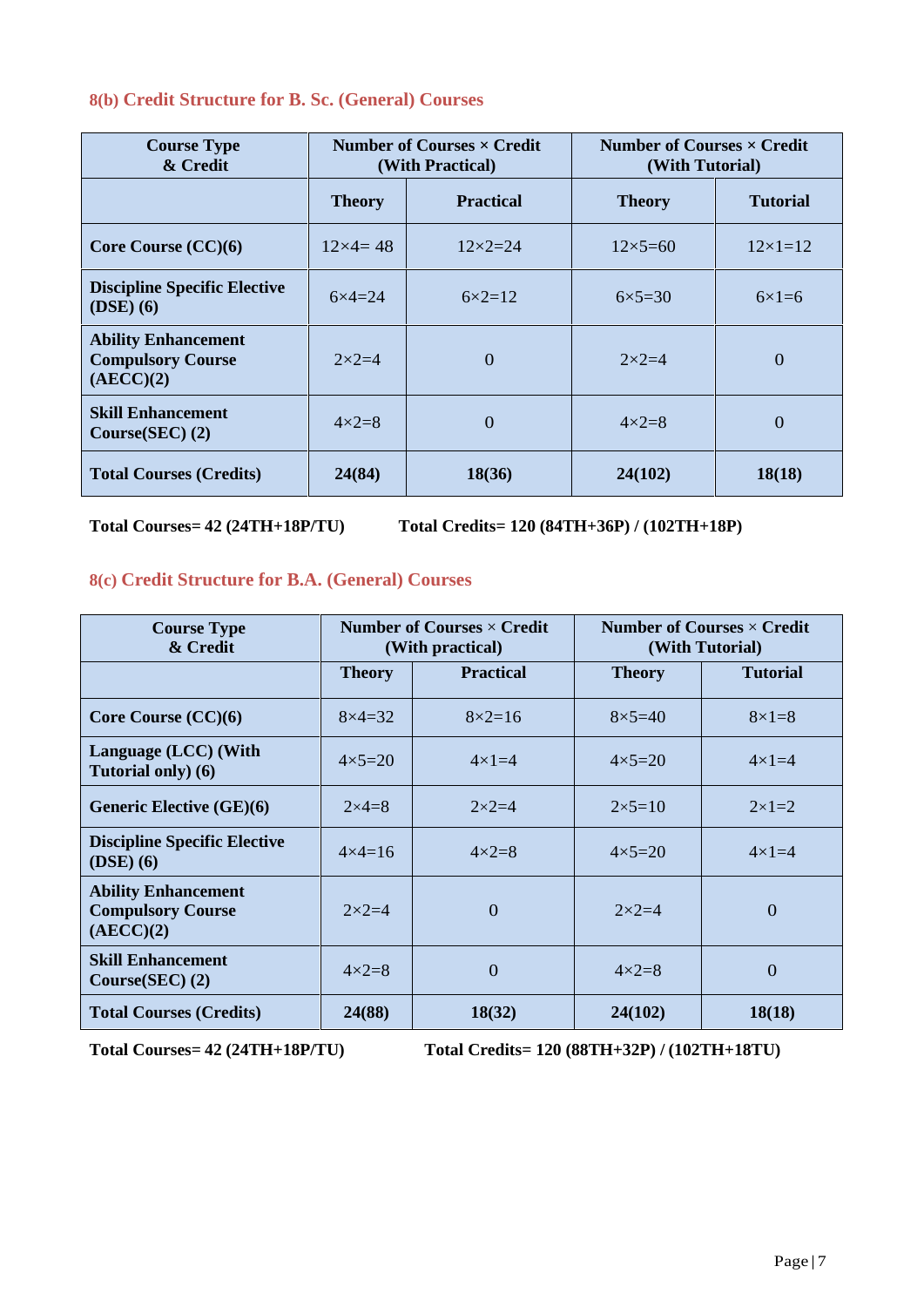### **9(a) Semester-wise Courses for B.A./B.Sc. (Honours)**

|                                                     | Sem-1                    | Sem-2                    | Sem-3                    | Sem-4                    | Sem-5                    | Sem-6                    |
|-----------------------------------------------------|--------------------------|--------------------------|--------------------------|--------------------------|--------------------------|--------------------------|
|                                                     | $2TH+2P/TU$              | $2TH+2P/TU$              | $3TH+3P/TU$              | 3TH+3P/TU                | $2TH+2P/TU$              | $2TH+2P/TU$              |
| <b>Core Course (CC)</b>                             | $CC-1$ & $2$             | CC-3&4                   | $CC-5,6$ &7              | $CC-8, 9 & 10$           | CC-11 & 12               | CC-13&14                 |
| <b>Generic Elective</b>                             | $1TH+1P/TU$              | $1TH+1P/TU$              | $1TH+1P/TU$              | $1TH+1P/TU$              |                          |                          |
| (GE)                                                | $GE-1$                   | $GE-2$                   | $GE-3$                   | $GE-4$                   |                          |                          |
| <b>Discipline Specific</b><br><b>Elective (DSE)</b> |                          |                          |                          |                          | $2TH+2P/TU$              | $2TH+2P/TU$              |
|                                                     |                          |                          |                          |                          | $\bf DSE-A(1)$<br>B(1)   | DSE- $A(2)$<br>B(2)      |
| <b>Ability</b><br><b>Enhancement</b>                | 1TH+0P/TU                | 1TH+0P/TU                |                          |                          |                          |                          |
| <b>Compulsory Course</b><br>(AECC)                  | AECC-1                   | AECC-2                   |                          |                          |                          |                          |
| <b>Skill Enhancement</b>                            |                          |                          | 1TH+0P/TU                | 1TH+0P/TU                |                          |                          |
| Course(SEC)                                         |                          |                          | $SEC-A(1)$               | $SEC-B(2)$               |                          |                          |
| <b>Total No. of Courses</b><br>and Marks            | $4 \times 100$<br>$=400$ | $4 \times 100$<br>$=400$ | $5 \times 100$<br>$=500$ | $5 \times 100$<br>$=500$ | $4 \times 100$<br>$=400$ | $4 \times 100$<br>$=400$ |
| <b>Total Credits</b>                                | 20                       | 20                       | 26                       | 26                       | 24                       | 24                       |

TH= Theory P= Practical TU=Tutorial

 CC/GE/ DSE : Each Theory and Practical Course have <sup>4</sup> and <sup>2</sup> Credits respectively/ Each Theory and Tutorial Course have 5 and 1 Credit(s) respectively

 GE: Covering two subjects with two courses each; any subject in any semester; CC of a different subject in General course is to be treated as GE for Honours Course

 $\triangleleft$  DSE/SEC: Group (A & B) for specified semesters

AECC/SEC : Each Course has 2 Credits

AECC-1:Communicative English /MIL; AECC-2: Environmental Studies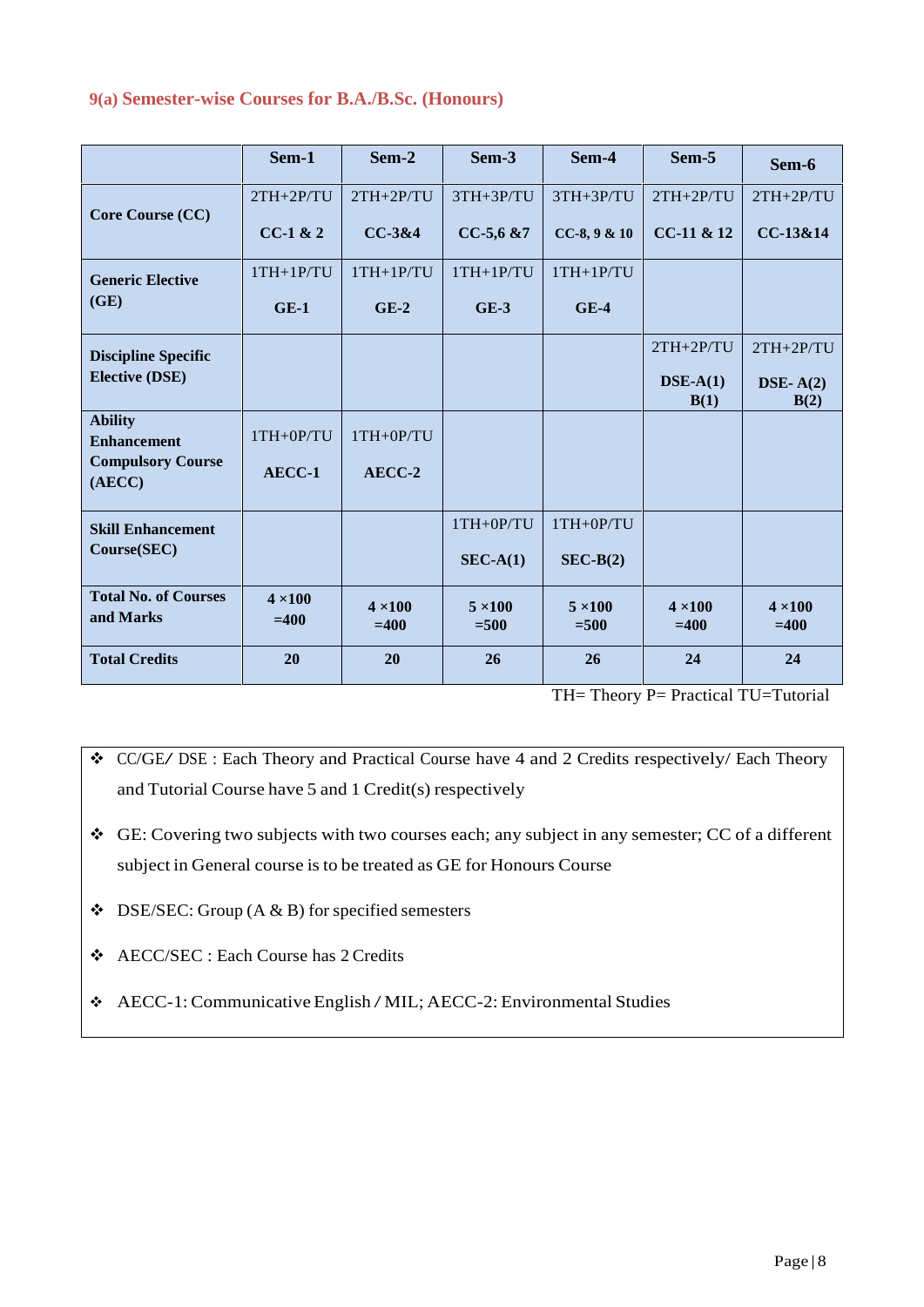|                                                           | Sem-1                    | Sem-2                    | Sem-3                    | Sem-4                    | Sem-5                | Sem-6                |
|-----------------------------------------------------------|--------------------------|--------------------------|--------------------------|--------------------------|----------------------|----------------------|
|                                                           | $3TH+3P/TU$              | $3TH+3P/TU$              | 3TH+3P/TU                | 3TH+3P/TU                |                      |                      |
| Core Course (CC)                                          | $CC-1$                   | $CC-2$                   | $CC-3$                   | $CC-4$                   |                      |                      |
| <b>Discipline</b>                                         |                          |                          |                          |                          | $3TH+3P/TU$          | 3TH+3P/TU            |
| <b>Specific Elective</b>                                  |                          |                          |                          |                          | <b>DSE-A</b>         | <b>DSE-B</b>         |
| (DSE)                                                     |                          |                          |                          |                          | $(1A+2A+3A)$         | $(1B+2B+3B)$         |
| <b>Ability</b><br><b>Enhancement</b>                      | 1TH+0P/TU                | $1TH+OP/TU$              |                          |                          |                      |                      |
| <b>Compulsory</b><br><b>Course</b><br>(AECC)              | AECC-1                   | AECC-2                   |                          |                          |                      |                      |
| <b>Skill</b>                                              |                          |                          | 1TH+0P/TU                | 1TH+0P/TU                | 1TH+0P/TU            | 1TH+0P/TU            |
| <b>Enhancement</b><br><b>Elective (SEC)</b>               |                          |                          | <b>SEC-A</b>             | <b>SEC-B</b>             | <b>SEC-A</b>         | <b>SEC-B</b>         |
| <b>Total No. of</b><br><b>Courses and</b><br><b>Marks</b> | $4 \times 100$<br>$=400$ | $4 \times 100$<br>$=400$ | $4 \times 100$<br>$=400$ | $4 \times 100$<br>$=400$ | $4 \times 100 = 400$ | $4 \times 100 = 400$ |
| <b>Total Credits</b>                                      | 20                       | 20                       | 20                       | 20                       | 20                   | 20                   |

### **9(b) Semester-wise Courses for B. Sc. (General)**

TH= Theory P= Practical TU=Tutorial

- CC/DSE:EachTheory andPracticalCourse have4 and2Creditsrespectively/EachTheoryand Tutorial Course have 5 and 1 Credit(s) respectively
- CC : 4 courses each from 3 subjects (one course from each subject under each semester)
- $\bullet$  DSE : 2 courses each from 3 subjects (one course from each subject under each semester)
- AECC/SEC : Each Course has 2 credits
- AECC-1 : Communicative English/ MIL; AECC-2: Environmental Studies
- SEC: 4 courses; two courses each from two subjects
- $\bullet$  DSE/SEC : Group (A & B) for specified semesters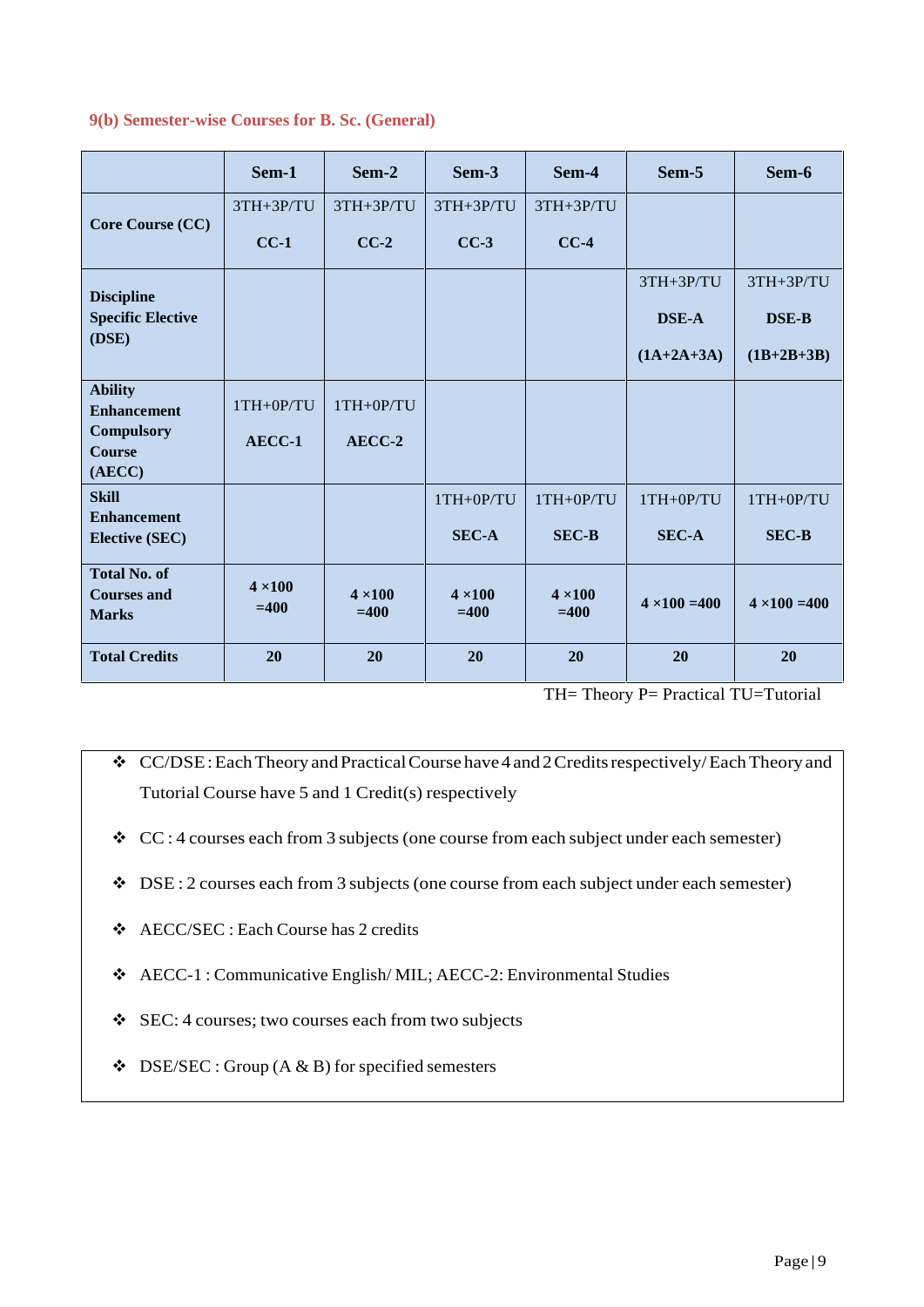|  | 9(c) Semester-wise Courses for B. A. (General) |  |  |  |  |
|--|------------------------------------------------|--|--|--|--|
|--|------------------------------------------------|--|--|--|--|

|                                                                            | Sem-1                    | Sem-2                    | Sem-3                       | Sem-4                       | Sem-5                                    | Sem-6                                    |
|----------------------------------------------------------------------------|--------------------------|--------------------------|-----------------------------|-----------------------------|------------------------------------------|------------------------------------------|
| Core Course (CC)                                                           | $2TH+2P/TU$<br>$CC-1$    | $2TH+2P/TU$<br>$CC-2$    | $2TH+2P/TU$<br>$CC-3$       | $2TH+2P/TU$<br>$CC-4$       |                                          |                                          |
| Language(LCC)                                                              |                          |                          | $1TH+1TU$<br>LCC1(1)        | $1TH+1TU$<br>LCC2(1)        | $1TH+1TU$<br>LCC1(2)                     | $1TH+1TU$<br>LCC2(2)                     |
| <b>Generic Elective</b><br>(GE)                                            | $1TH+1P/TU$<br>$GE-1$    | $1TH+1P/TU$<br>$GE-2$    |                             |                             |                                          |                                          |
| <b>Discipline Specific</b><br><b>Elective (DSE)</b>                        |                          |                          |                             |                             | $2TH+2P/TU$<br><b>DSE-A</b><br>$(1A+2A)$ | $2TH+2P/TU$<br><b>DSE-B</b><br>$(1B+2B)$ |
| <b>Ability</b><br><b>Enhancement</b><br><b>Compulsory Course</b><br>(AECC) | $1TH+0P/TU$<br>$AECC-1$  | $1TH+0P/TU$<br>AECC-2    |                             |                             |                                          |                                          |
| <b>Skill Enhancement</b><br><b>Elective (SEC)</b>                          |                          |                          | $1TH+0P/TU$<br><b>SEC-A</b> | $1TH+0P/TU$<br><b>SEC-B</b> | $1TH+0P/TU$<br><b>SEC-A</b>              | $1TH+0P/TU$<br><b>SEC-B</b>              |
| <b>Total No. of Courses</b><br>and Marks                                   | $4 \times 100$<br>$=400$ | $4 \times 100$<br>$=400$ | $4 \times 100$<br>$=400$    | $4 \times 100$<br>$=400$    | $4 \times 100$<br>$=400$                 | $4 \times 100$<br>$=400$                 |
| <b>Total Credits</b>                                                       | 20                       | 20                       | 20                          | 20                          | 20                                       | 20                                       |

TH= Theory P=Practical TU= Tutorial

 CC/LCC/GE/DSE : Each Theory and Practical Course have 4 and 2 Credits respectively/ Each Theory and Tutorial Course have 5 and 1 Credit(s) respectively

- $\div$  CC : 4 courses each from 2 subjects (one course from each subject under each semester)
- LCC : LCC1-English courses; LCC2- MIL/Alternative English
- GE**:** Two courses from one subject different from core subjects including LCC
- $\bullet$  DSE : 2 courses each from 2 subjects
- AECC/SEC : Each Course has 2 Credits
- AECC-1 : Communicative English/MIL, AECC-2 : Environmental Studies
- SEC **:** 4 courses; 2 courses each from two subjects
- $\triangleleft$  DSE/SEC : Group (A & B) for specified semesters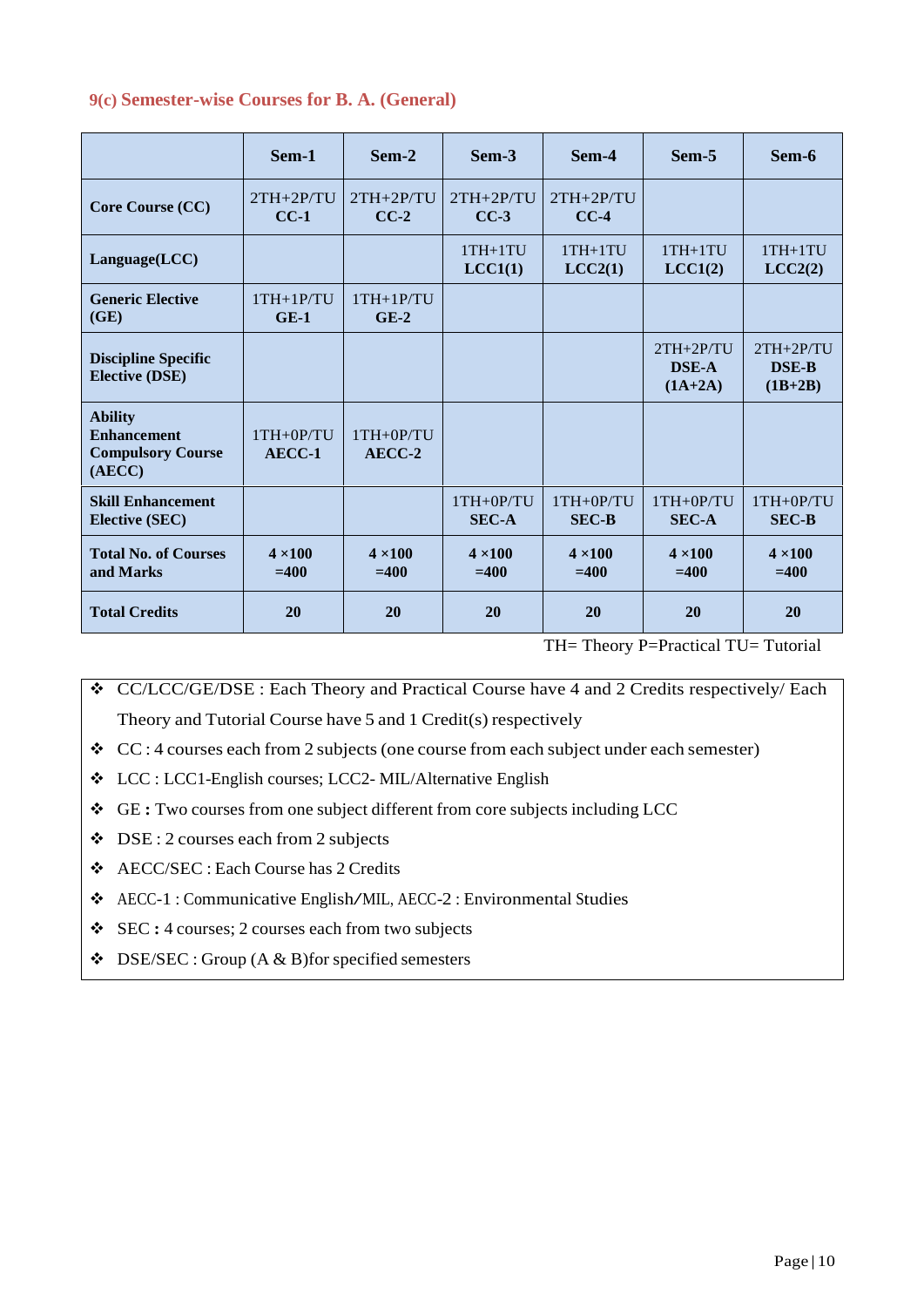# **10. List of subjects of the B.A./B.Sc. (Honours/ General) courses offered by Bangabasi Evening College under the University of Calcutta**

| <b>Honours Subject</b> | <b>General Subject</b> |
|------------------------|------------------------|
| 1. English             | 1. English             |
| 2. Bengali             | 2. Bengali             |
| 3. Sanskrit            | 3. Sanskrit            |
| 4. Hindi               | 4. Hindi               |
| 5. History             | 5. History             |
| 6. Philosophy          | 6. Philosophy          |
| 7. Economics           | 7. Economics           |
| 8. Chemistry           | 8. Physics             |
| 9. Botany              | 9. Chemistry           |
| 10. Physiology         | 10. Botany             |
| 11. Anthropology       | 11. Zoology            |
| 12. Political Science  | 12. Physiology         |
| 13. Mathematics        | 13. Geography          |
|                        | 14. Anthropology       |
|                        | 15. Political Science  |
|                        | 16. Mathematics        |
|                        |                        |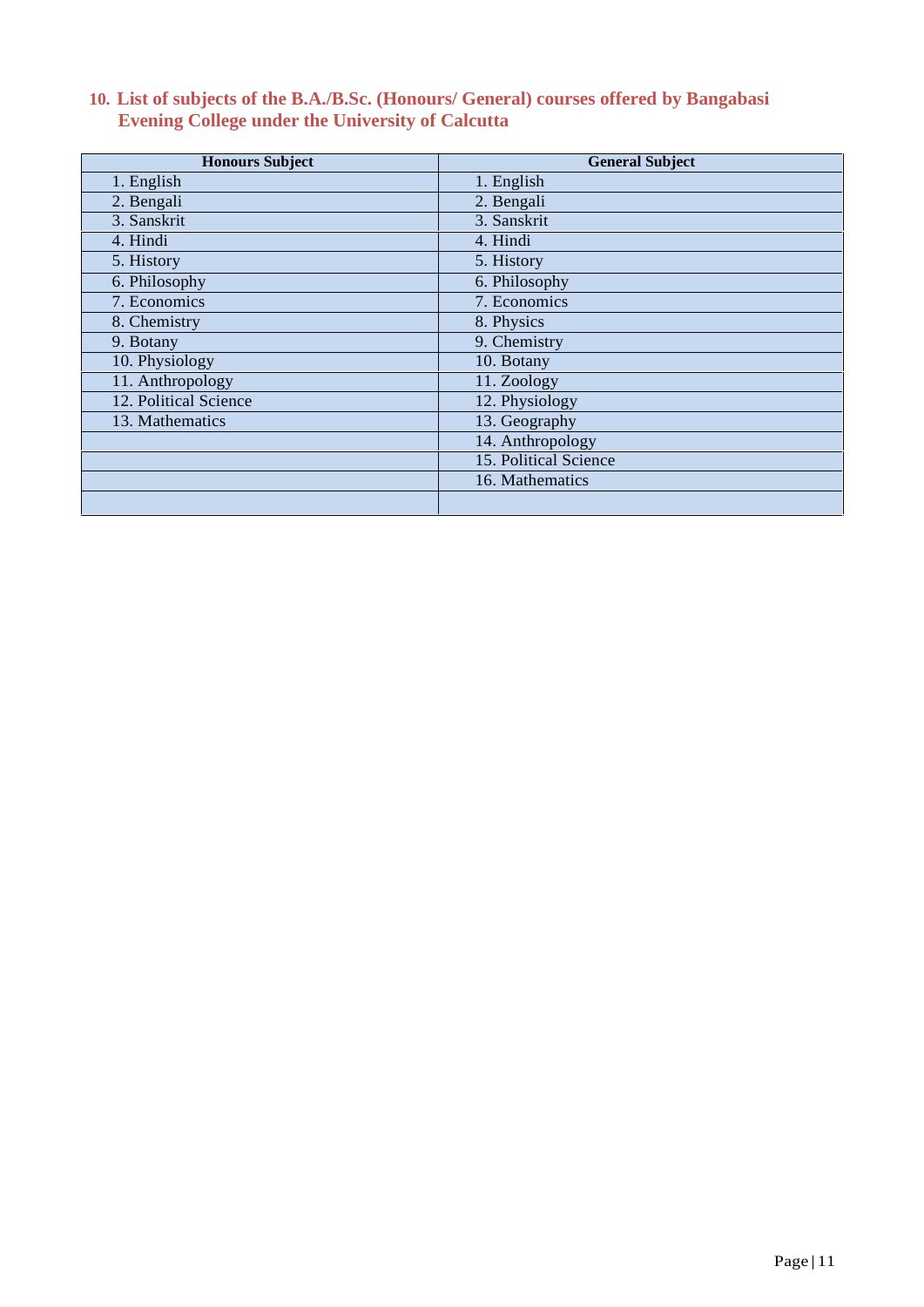### **11. A candidate is required to choose not more than one subject from any of the groups mentioned hereunder**

### **GROUPS :**

| Group-I    | Physics, Zoology             |
|------------|------------------------------|
| Group-II   | History, Mathematics         |
| Group-III  | Chemistry, Sanskrit          |
| Group-IV   | Botany, Economics            |
| Group-V    | Geology, Political Science   |
| Group-VI   | Geography, Philosophy        |
| Group-VII  | Physiology, English          |
| Group-VIII | Anthropology, Bengali, Hindi |

## **12. A candidate shall be allowed to take up the subject(s) under heading "A" if he/she had passed the subject(s) under heading "B" atthe previous qualifying examination**

| SI.            |                    | Sl.              |                                         |
|----------------|--------------------|------------------|-----------------------------------------|
| No.            | A                  | No.              |                                         |
|                | <b>Mathematics</b> | ī.               | <b>Mathematics/Business Mathematics</b> |
| 2.             | Chemistry          | $\overline{4}$ . | Chemistry                               |
| 3.             | Zoology            | 5.               | Zoology/Biology/Bio-Technology          |
| $\overline{4}$ | <b>Botany</b>      | 6.               | Botany/Biology/Bio-Technology           |
| 5.             | Physiology         |                  | Physiology/Biology/Bio-Technology       |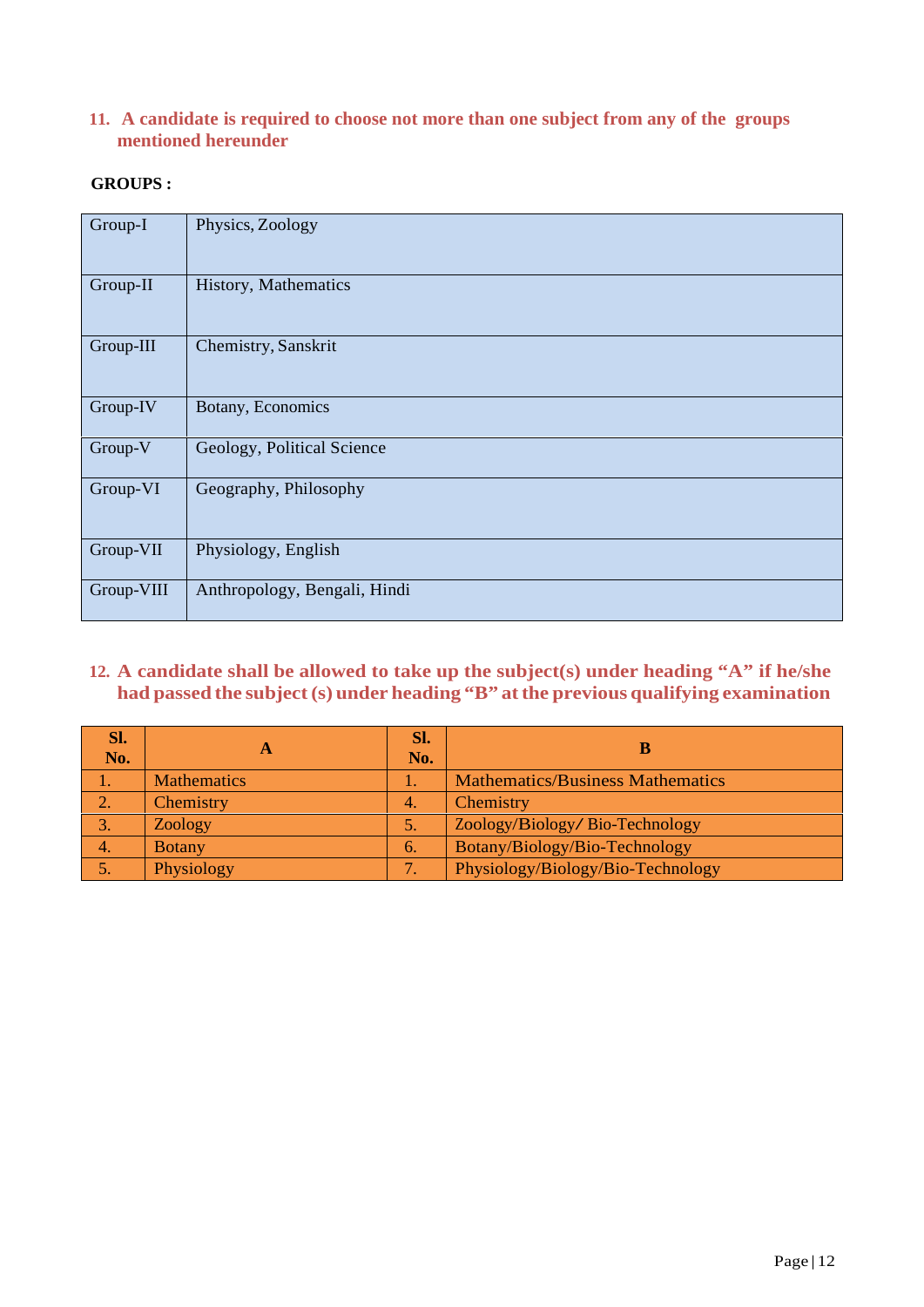### **13. Special conditions for admission to the following Honours Courses**

- **(i) Economics :** A Candidate shall be allowed to take up Honours in Economics if he/she has passed in Mathematics at the H.S. Examination (10+2) conducted by the West Bengal Council of H.S. Education or its equivalent examination in Mathematics/ Business Mathematics. Students who have passed Business Economics including Business Mathematics in H.S.  $(10+2)$ level from West Bengal Council of H.S. Education are also eligible for admission in the Honours Course in Economics.Candidates of Economics Honours have to take up Mathematics as one of the electivesubjects.
- **(ii) Mathematics :** A candidate shall be allowed to take up Honours in Mathematics if he/she has passed in Mathematics at the previous qualifying examination. A candidate who has passed in Business Mathematics is not eligible for admission to the Mathematics HonoursCourse.
- **(iii) Chemistry :** A candidate shall be allowed to take up Honours in Chemistry if he/she has passed in Physics, Chemistry and Mathematics at the previous qualifying examination.
- **(iv) Physiology :** A candidate shall be allowed to semester-wise Honours in Physiology ifhe/she has passed the subject Physiology/Biology/Bio-Technology and Chemistry in the previous qualifying examination. The subject Biology/Bio-Technology may be treated as the related subject.
- **(v) Anthropology:** A candidate shall not be allowed to semester-wise Anthropology along with Sociology.
- **(vi) Philosophy :** If the candidate has not studied Philosophy as a subject in the previous qualifying examination then Psychology/ Math/ Education/ Sociology/ Political Science be treated as related subjects.

### **14. Divisions of Honours and General subjects B.A. /B.Sc.**

- i. **Humanities :** History, English, Bengali, Hindi, Political Science, Sanskrit, Philosophy,.
- ii. **Science :** Physics, Zoology, Chemistry, Botany, Mathematics, Anthropology, Geography, Physiology, Economics,

### **14a. A candidate taking up Honours in B.A. Degree Course shallstudy**

- i) Honours in any one subject of the Humanities Division and any two other generic elective subjects taking at least one from the Humanities Division.
- ii) However, that other things remaining the same, a candidate may take up Honours Course in the B.A. in the following subjects without taking any generic elective subject from the Division of Science.
	- a) Mathematics, b) Geography, c) Anthropology, d) Economics,

### **14b. A candidate taking up General Course of Studies for the B.A. Degree shall study**

i) Any three subjects from the Humanities Division in addition to Language - English & MIL /Alternative English.

### *Or*

ii) Any two subjects from the Humanities Division in addition to Language - English  $\&$ MIL/Alternative English and any one from the Science Division Division.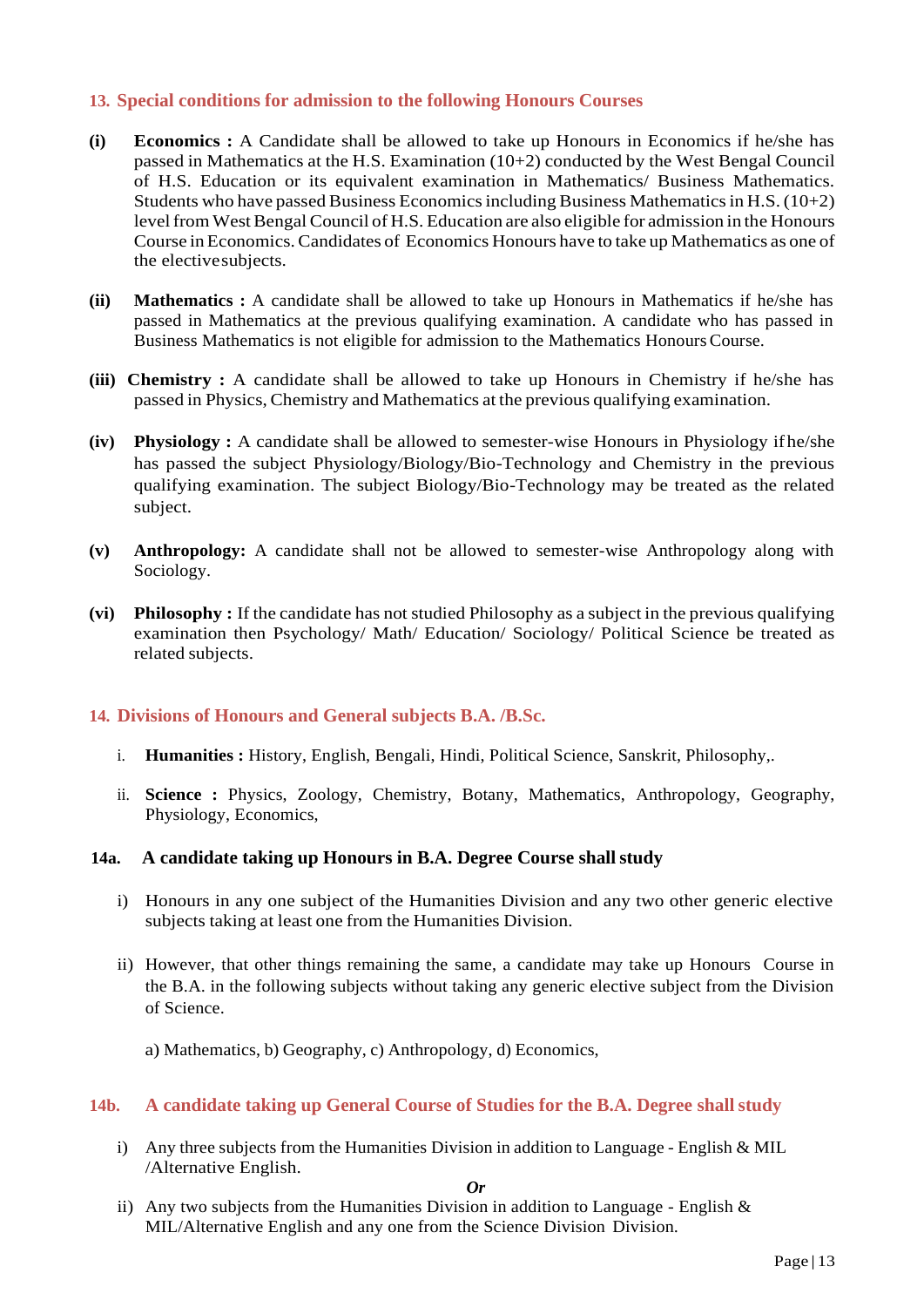### **14c. A candidate taking up Honours Course for B. Sc. Degree shall study**

Honours in any one subject from the Division of Science and any two other generic elective subjects taking at least one from the Science Division.

### **14d. A Candidate taking up General Course for the B. Sc. Degree shall study**

i) Any three subjects from the Science Division.

*Or*

- ii) Any two subjects from the Science Division and any one subject from the Humanities Division.
- **15.** Colleges shall not hold any elimination/qualifying test in the middle of the session for students admitted to the Honours Courses of Studies at the degree level.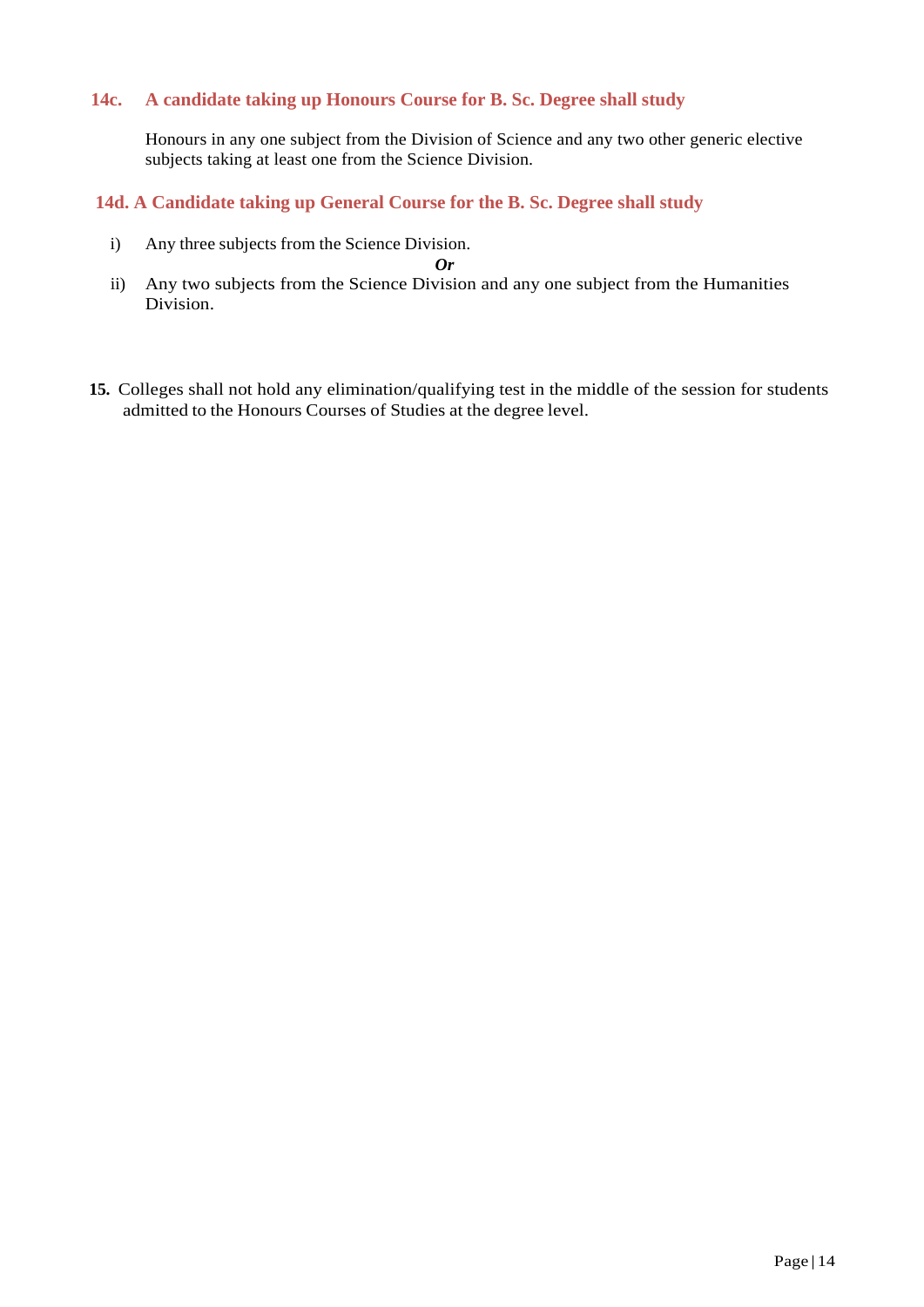# **II - EXAMINATION REGULATIONS**

- The <sup>3</sup> year B.A. /B.Sc. (Honours and General) Course of Studies under CBCS shall consist of Six (6) Semesters (Semester-I, Semester-II, Semester-III, Semester-IV, Semester-V and Semester-VI).
- End Semester Examinations are to be held ordinarily at the end of the concerned Semester, i.e., Semester-I, Semester-III, Semester-V in **December-January** and Semester-II, Semester-IV, Semester-VI in **June-July**.
- End Semester Examinations will be held for 80% of the total marks in each paper and Internal Assessment shall be for 20% of the total marks of each paper/subject/module. 50% of the total marks assigned to Internal Assessment (i.e., 10 marks for a full paper of 100 or 5 marks for a Module of 50, as the case may be) will be assessed on the basis of Internal Examination and remaining 50% will be assessed based on the class attendance (6 marks for attending 60% or above but less than 75% of the number of lectures delivered; 8 marks for attending 75% or above but less than 90% of the number of lectures delivered; and 10 marks for attending 90% or above of lectures delivered and such attendance will be calculated from the date of commencement of classes or date of admission whichever is later).

The students are to be informed about the modalities of internal assessment well in advance.

| <b>Subjects</b>                                       | <b>Marks</b> | <b>Duration</b>                |
|-------------------------------------------------------|--------------|--------------------------------|
| Theoretical papers (other than AECC)                  | 100/50       | $4/2$ hours                    |
| Theoretical papers (other than AECC)                  | $65 - 80$    | 3 hours                        |
| Practical papers/Tutorial                             | Up to $30$   | $3$ hours maximum <sup>*</sup> |
| Practical papers/Tutorial                             | Above 30     | 5 hours maximum*               |
| AECC-1 (Com. Eng. /MIL) (MCQ pattern)                 | 80           | 2 hours                        |
| AECC-2 (Env. Studies) Theoretical paper (MCQ pattern) | 50           | 1 hour 30 minutes              |

### **End Semester Examinations Duration**

*\*Actual duration of the Practical examination to be determined by the concerned Board of Studies and duly approved by the appropriate authorities.*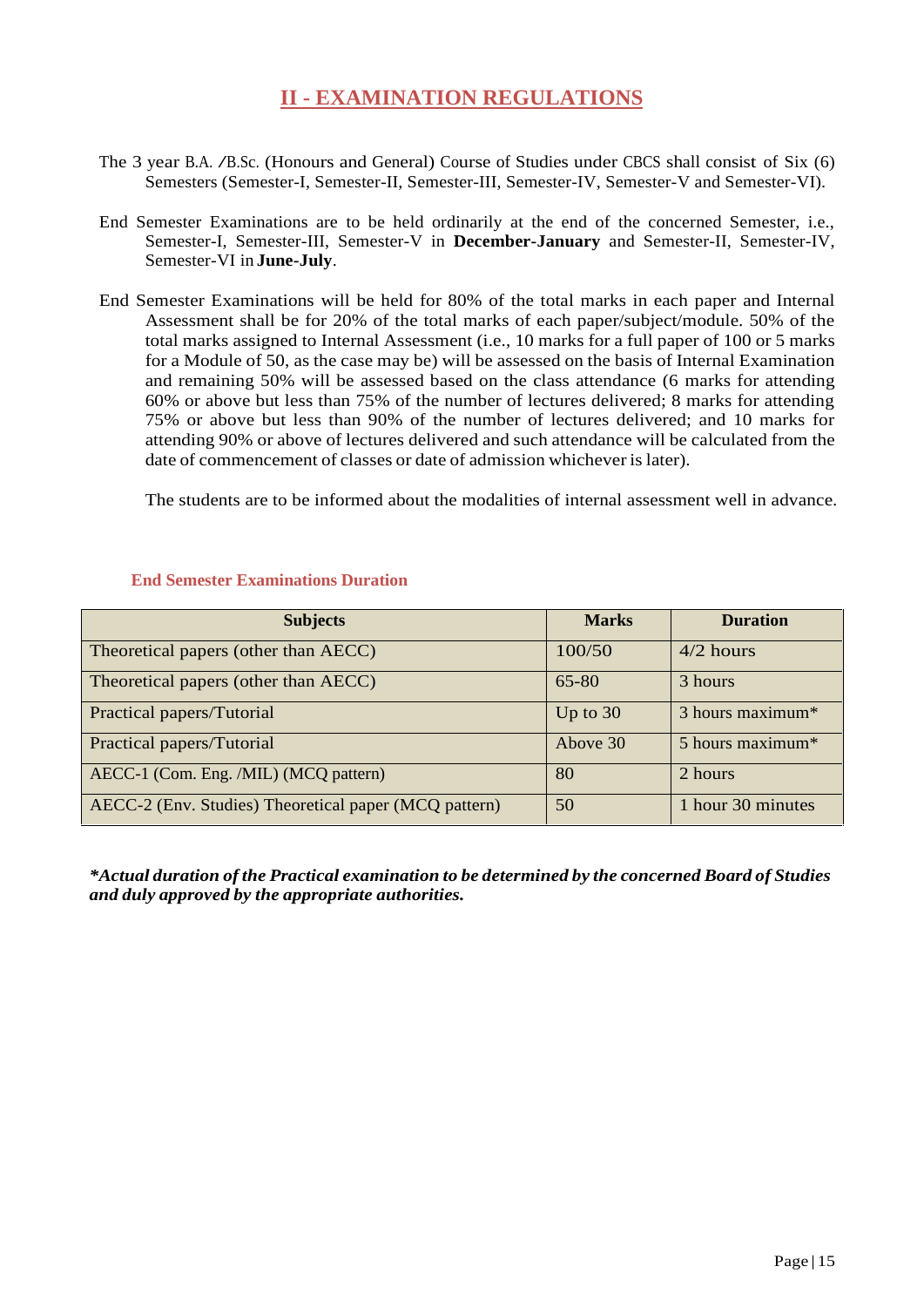### **Question papers shall be set in English version only for the Honours papers of the following subjects**

Chemistry, Mathematics, Botany, Physiology, and Anthropology.

### **Medium of Answer**

For examinations in subjects other than language-based ones candidates shall have the option of writing their answers in either Bengali or English unless instructed otherwise in respective question paper(s).

For examinations in language-based subjects (e.g., Bengali, Hindi, English etc.) candidates shall have to write their answers in the respective language only.

### **An Examination shall be held always under the current syllabus**

- **17.** First semester classes for B.A. /B.Sc. . courses of studies shall commence ordinarily within thirty days from the date of publication of results of the H.S. Examination of the year conducted by the West Bengal Council of Higher Secondary Education. Classes for second semester to sixth semester shall commence ordinarily within seven days from the date of completion of lower semester examination of the year respectively (e.g. class of 2nd semester shall commence within seven days from the completion of 1<sup>st</sup> semester examination).
- **18.** An affiliated College/Institution shall submit application forms in prescribed format duly filled in by the candidates intending to appear at the said examination(s) to the Controller of Examinations within the last date fixed by the University.

Admit Card for an examination shall not be issued to the college concerned in favour of a candidate unless his/her application is duly filled-up in all respects and particularly in regard to :

i) date of admission to the first semester class with current subject combination, ii) year of first appearance in the examination of the semester concerned and iii) year(s) of appearance (s) in the semester-I/semester-II/ and semester -III / semester-IV/ semester -  $V$ / semester-VI Examinations as the case may be together with the results thereof and such otherinformationasmaybe requiredfromtimetotime anddulyendorsedbythePrincipal testifying his/her a) good conduct, b) requisite attendance record in theoretical and practical/tutorial classes in each of the subjects in which he/she intends to appear and c)eligibilityunderthisregulationsforappearanceattheconcernedexaminationandinthe said subject(s).

A candidate pursuing **Honours Course of Study** has to secure 30% marks (excluding the marks in Internal Assessment) separately in Theory and Practical/Tutorial part of each paper, wherever applicable, at the End Semester Examinations, and a minimum of 30% marks in each paper (including marks in Internal Assessment) in order to earn the corresponding credit of the concerned paper and a minimum of CGPA 4.000 (including Internal Assessment) taking all the papers of all the Semesters as a whole, i.e., all **CC, DSE, SEC, GE & AECC** papers,in orderto get the HonoursDegree.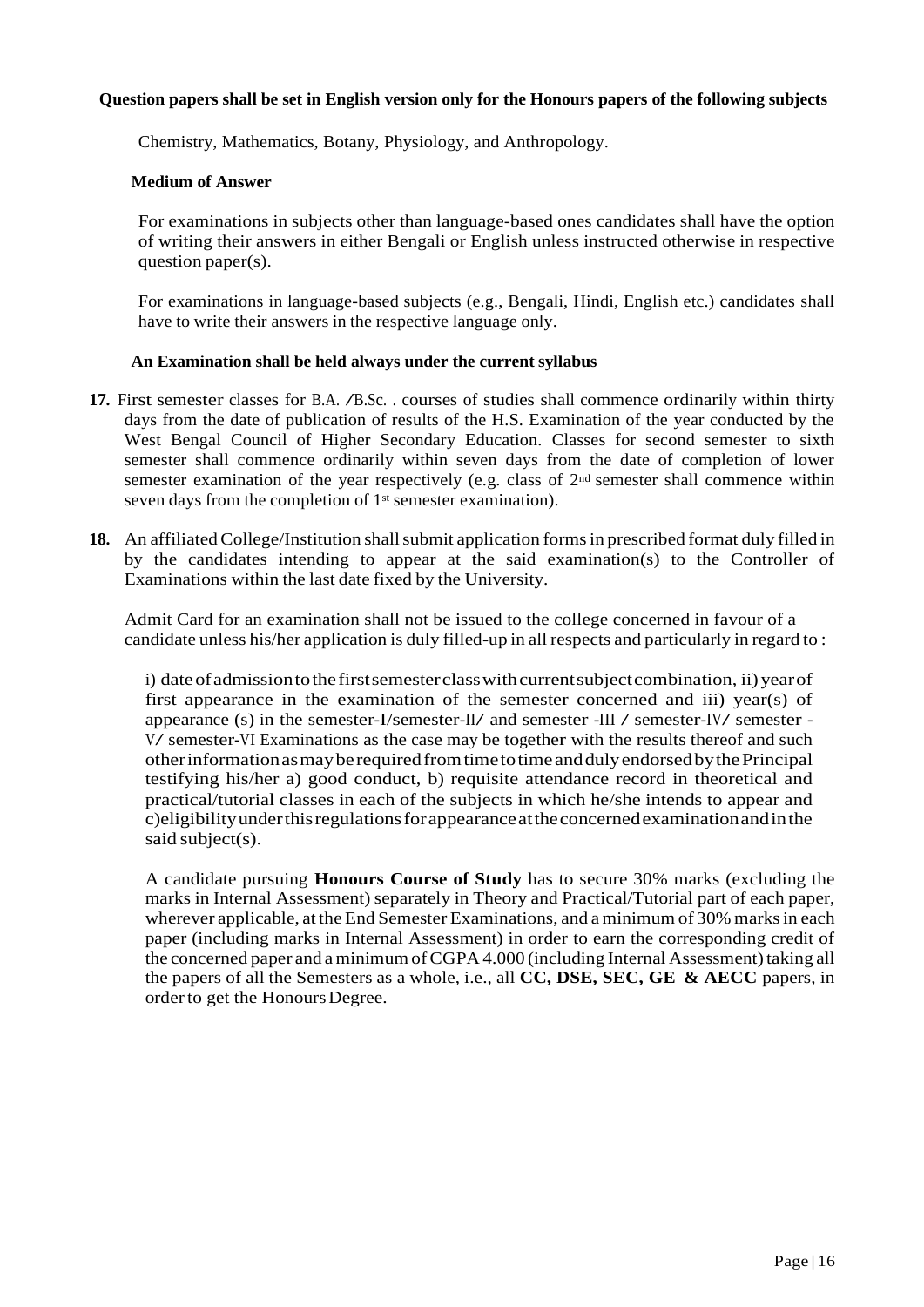If a candidate pursuing **Honours Course of Study** secures 30% marks(excluding the marksin Internal Assessment) separately in Theory and Practical/Tutorial part of each paper, wherever applicable, at the End Semester Examinations, and a minimum of 30% marks in each paper (including Internal Assessment), but fails to secure a minimum of CGPA 4.000 (including Internal Assessment) taking all the papers of all the Semesters as a whole, i.e., all **CC, DSE, SEC, GE & AECC** papers,will get the General Degree.

However, such candidate may re-appear at the 5th End Semester Examinations or 6th End Semester Examinations or both, when such examinations will be held next, within the stipulated period of five years in order to get a minimum of CGPA 4.000 and getthe Honours Degree. In case, such examinee fails to obtain a minimum of CGPA 4.000, the previous status based on previous aggregate will be retained and such candidate will not be declared as having obtained General Degree again.

A candidate pursuing **General Course of Study** has to secure 30% marks (excluding the marks in Internal Assessment) separately in Theory and Practical/Tutorial part of each paper, wherever applicable, at the End Semester Examinations and a minimum of 30% marks in each paper (including marks in Internal Assessment) in order to earn the corresponding credit of the concerned paper and to get the General Degree.

A candidate who is eligible to appear at any of the End Semester Examinations does not enroll or does not appear at the examinations or fails to secure pass marks in the paper(s) at the concerned examinations, as stated in **Clauses 19.1**, **19.2, 19.3** above, as well as a candidate not eligible to appear at the end semester examination, as stated in **Clause 6**, will be allowed to attend the classes in the next higher semester, as applicable.

Internal Assessment has to be done in the semester in which a candidate becomes eligible to appear in the concerned End Semester Examination. The candidates remaining absent in the internal examination will be awarded zero (0) marks. Marks obtained in Internal Assessment (i.e., marks for attendance and marks of internal examination taken together) shall be retained for the entire duration of his/her enrolment.

If a candidate secures pass marks in Practical Paper(s)/ Module(s)/ Project Work/ Tutorial but fails to secure pass marks in Theoretical paper(s)/ module, the marks of Practical Paper(s)/ Module(s)/ Project Work/ Tutorial along with Internal Assessment shall be retained.

A candidate may appear at any higher End Semester Examination without appearing at lower End Semester Examinations subject to **Clause 6.**

A candidate may continue his/her course of study for the next higher Semester without appearing at the lower End Semester Examinations subject to **Clause 6.**

A candidate who fails to secure pass marks (as stated in **Clauses 19.1, 19.2, 19.3** above) in one or more papers of a semester may appear in those paper(s) when the concerned End Semester Examinations will be held next.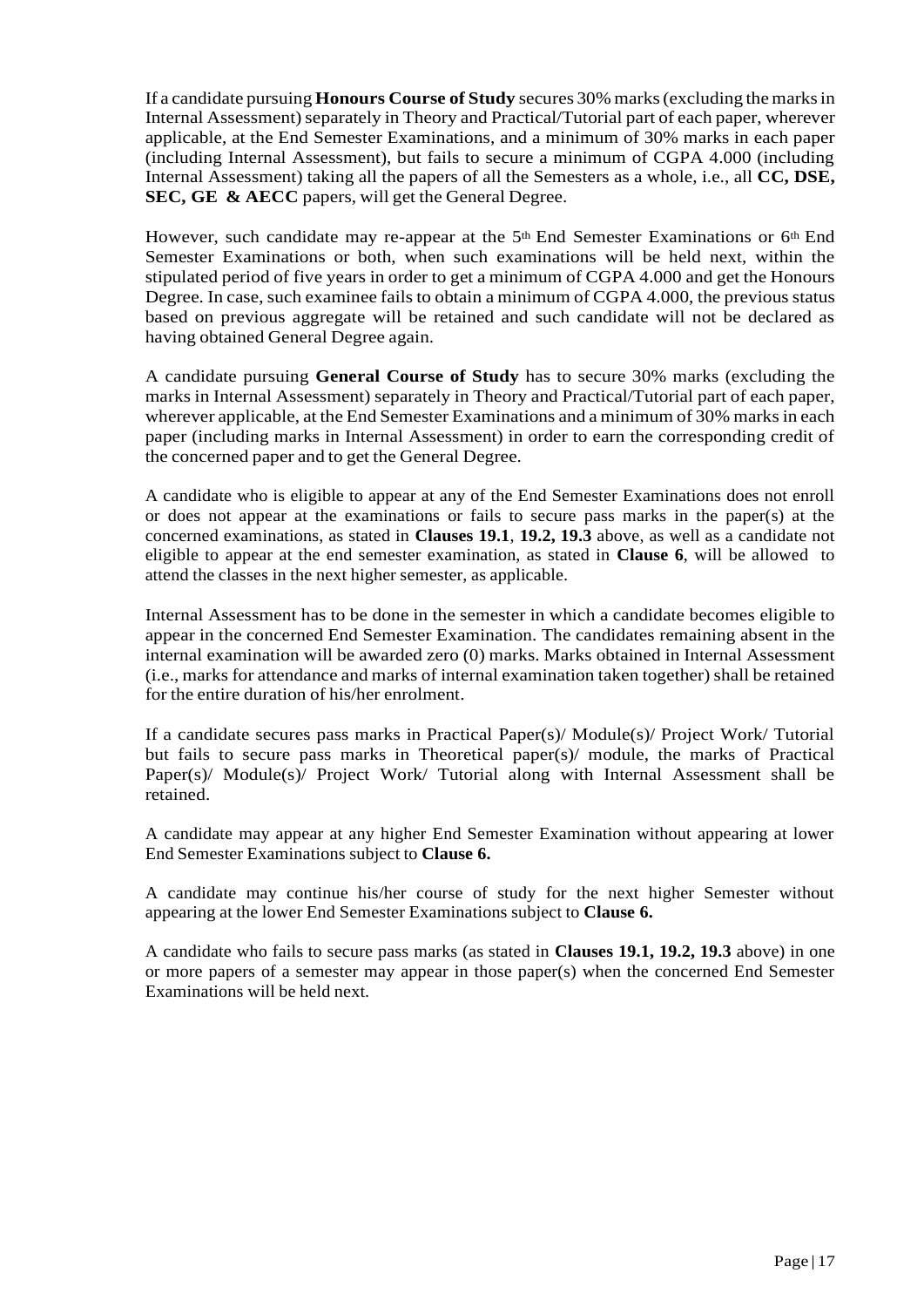### **20. Re-examination/Review**

- i. Re-Examination/review is applicable only for Theoretical papers of different End Semester Examinations of 3 year B.A./B.Sc.. Course of Studies. Re-examination/ review is not permissible for Internal Assessment, Practical & Tutorial Examinations and Project Work.
- ii. A candidate will be eligible to re-examine/review his/her script if he/she appears at the concerned Semester examination as a whole.
- iii. A student shall be allowed to apply for re-examination/ review of not more than 2(two) Theoretical papers/modules in each semester i.e. **CC, DSE, SEC and GE** for Honours Courses and **CC, DSE, SEC** and **GE (wherever applicable)** for General Courses, taken together, provided that he/she has scored qualifying marks, i.e., 30% in the remaining papers of that Semester.
- iv. In re-examination of papers for any End Semester Examinations of 3 year B.A./B.Sc.. Courses, then marks awarded by the re-examiner in a paper will be taken as the marks obtained by the candidate in that paper. If on re-examination/review of a paper, the marks get enhanced by more than 15% or get reduced by more than by 5% than that awarded by the original examiner (the percentage is to be calculated on the basis of the full marks in that paper), the script of the paper shall be referred to a third examiner. Among the marks awarded by three examiners, i.e., original examiner, second examiner (re-examiner) and the third examiner, the average of the two closer marks obtained will be awarded, provided that such a final award does not result in lowering ofthe **grade point** obtained by the candidate prior to re-examination/review in which cases the original award be retained.

### **21. Cancellation of Examination**

Candidate may apply through the Principal for cancellation of enrollment of the concerned end semester examination within fifteen working days from the date of completion of theory papers of the said examinations. Such option for cancellation of examination once exercised cannot be revoked.

### **22. Grace Marks**

A candidate who failsto obtain pass mark (in terms of **Clauses 19.1**, **19.2, 19.3**)in any paper(s) in any semester forshortage of one mark shall be awarded one grace mark in such paper(s).

### **23. Degree**

- **i)** If a candidate pursuing Honours Course of Study clears all the papers and secures a minimum of CGPA 4.000 will be declared as obtaining B.A./B.Sc.. (Honours) Degree with his/her CGPA and corresponding Letter Grade  $(C+, B, B+, A, A+$  or  $A++$ ).
- **ii)** If a candidate pursuing Honours Course of Study clears all the papers and secures a minimum of CGPA 3.000 but less than 4.000 will be declared as obtaining B.A./B.Sc. (General) Degree with his/her CGPA and corresponding Letter Grade (C).
- **iii)** If a candidate pursuing General Course of Study clears all the papers and secures a minimum of CGPA 3.000 will be declared as obtaining B.A./B.Sc. (General) Degree with his/her CGPA and corresponding Letter Grade(C, C+, B, B+, A, A+ or A++).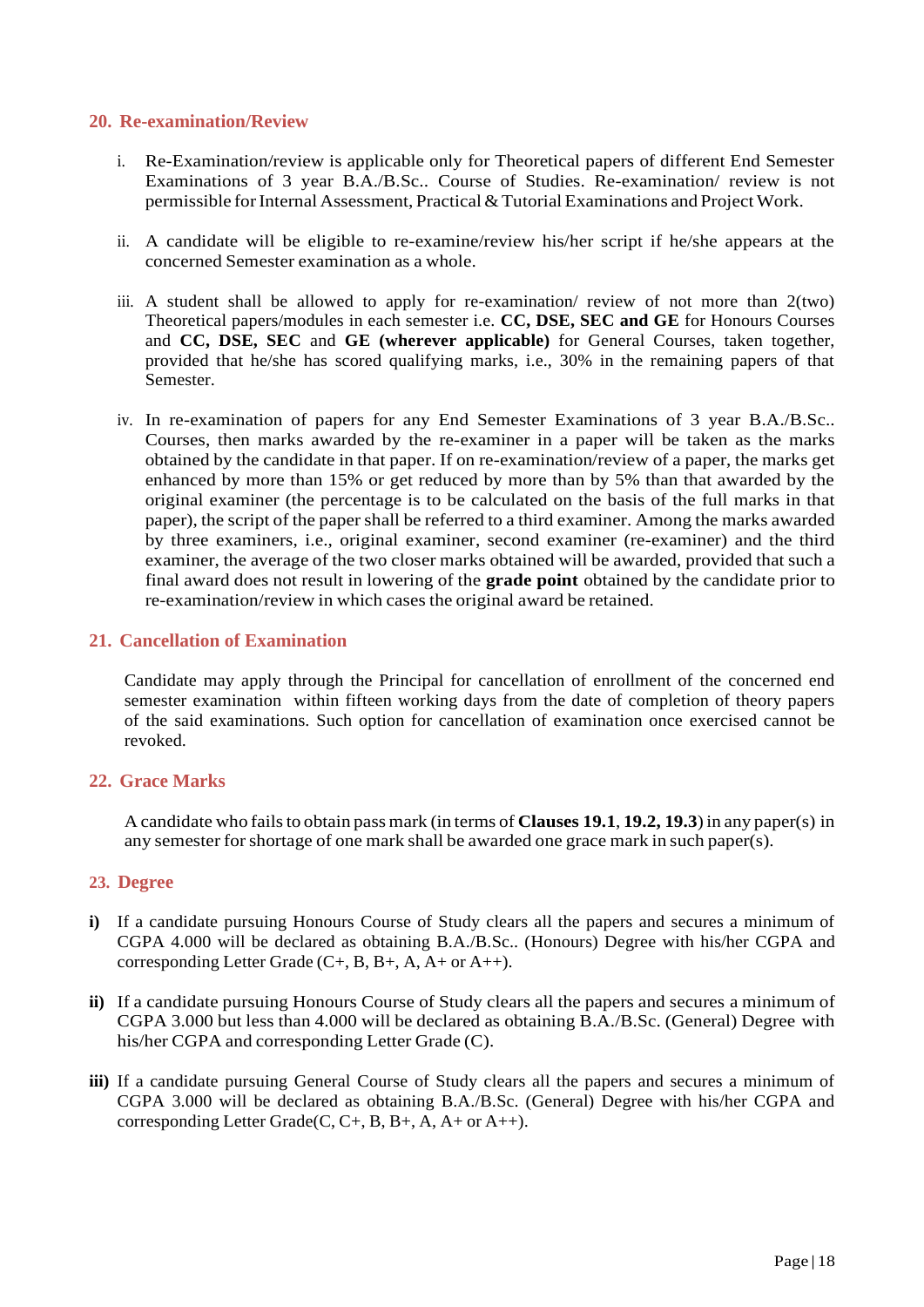### **iv) A candidate, after successful completion of a three-year degree course B.A. / B.Sc. . (Honours/General) shall not be entitled to seek admission in any of the said courses of this University.**

### **24. Semester Grade Point Average (SGPA) and Cumulative Grade Point Average (CGPA)**

A 10-point grading system shall be followed for the purpose of Grade Point Calculation, as shown below.

| <b>Percentage of Marks</b> | <b>Grades</b> | <b>Numerical Grade Points</b> |
|----------------------------|---------------|-------------------------------|
| 90% to 100%                | $A++$         | $9.0 - 10$                    |
| 80\% but $< 90\%$          | $A+$          | $8.0 - 8.9$                   |
| 70\% but $< 80\%$          | $\mathbf{A}$  | $7.0 - 7.9$                   |
| 60\% but $< 70\%$          | $B+$          | $6.0 - 6.9$                   |
| 50\% but $< 60\%$          | <sub>B</sub>  | $5.0 - 5.9$                   |
| 40% but $< 50\%$           | $C+$          | $4.0 - 4.9$                   |
| 30\% but $<$ 40\%          | $\mathcal{C}$ | $3.0 - 3.9$                   |
| $<$ 30%                    | F             | $\Omega$                      |
| Absent                     | Ab            | $\Omega$                      |

- i) Numerical Grade Point shall not be calculated in respect of a failed paper
- ii) The multiplicative factors shall be 0.10 for all Grades for the purpose of calculating numerical Grade Point.

### **Example :**

If the student secures  $P\%$ , where P 30 his/her grade point will be  $[3.0 + {(P – 30) \times 0.1}]$  or simply  $30 \times 0.10 = 3$ 

If a student scores 52% in a particular paper, his/her grade point for the paper will be  $(3.00 + 0.1 \times 22) = 5.20$  or simply,  $52 \times 0.10 = 5.2$ 

### **24(a) Semester Grade Point Average (SGPA)**

The Semester Grade Point Average (SGPA) will be the weighted average of the numerical grade points obtained in all the papers of the given semester, where Weights refer to the Credits assigned to the concerned papers. If the Numerical Grade Points obtained by a student in different papers of a Semester are denoted by  $P_i$  and the credit of the corresponding papers are denoted by  $C_i$ , the SGPA will be  $\left[ (P_i \times C_i) / C_i \right]$  where i=1 to n, and n= no. of papers in the Semester. The SGPA shall be shown in the mark sheet up to the third decimal point.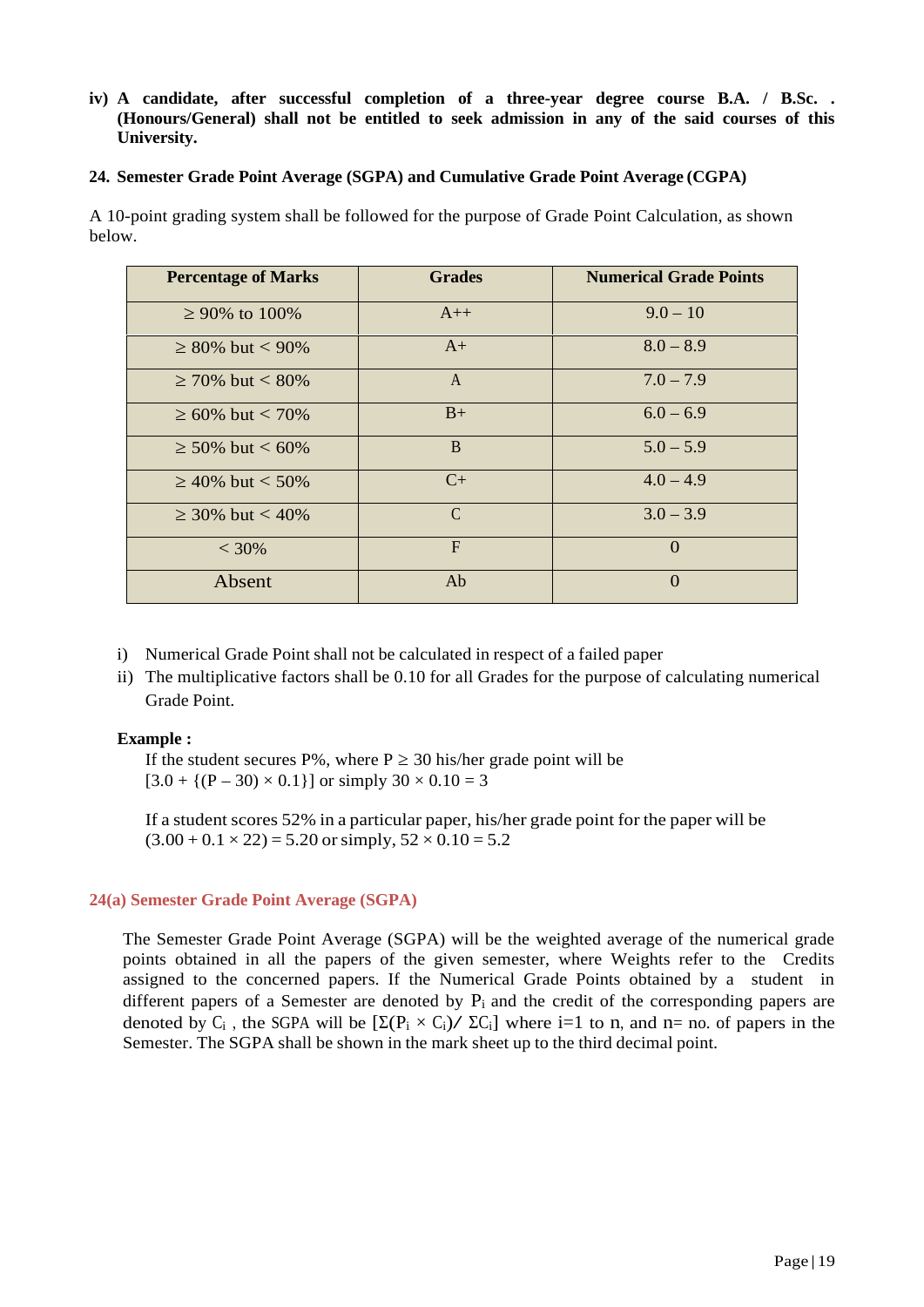### **24(b) Cumulative Grade Point Average (CGPA)**

Cumulative Grade Point Average (CGPA) over six semesters shall be the weighted average of the six SGPAs.

 $CGPA = (SGPA<sub>j</sub> × C<sub>j</sub>) / C<sub>j</sub>)$  where j = 1 to 6. CGPA shall be calculated and shown up to three decimal places. SGPA<sub>j</sub> is the SGPA of the j<sup>th</sup> Semester (j=1 to 6) and C<sub>j</sub> is the total credit of j<sup>th</sup> Semester used for Grade Point Calculation.

| <b>CGPA</b>      | <b>Letter Grade</b> | <b>Remarks</b> |
|------------------|---------------------|----------------|
| $9.000 - 10.000$ | $A++$               | Outstanding    |
| $8.000 - 8.999$  | $A+$                | Excellent      |
| $7.000 - 7.999$  | A                   | Very Good      |
| $6.000 - 6.999$  | $B+$                | Good           |
| $5.000 - 5.999$  | B                   | Average        |
| $4.000 - 4.999$  | $C_{\pm}$           | Fair           |
| $3.000 - 3.999$  | $\mathcal{C}$       | Satisfactory   |
| $0.000 - 2.999$  | $\mathbf F$         | Fail           |

The grade of the candidate on the basis of CGPA will be as follows :

Both SGPA and CGPA will be rounded off to the third place of the decimal and will be shown as such on the grade sheet. The grade sheet issued at the end of each semester shall include the total marks obtained in each paper / module as well as the SGPA, the total marks obtained in that semester and the credit earned in the semester concerned. The final grade sheet, on completion of six semesters, shall include the SGPA of six semesters, CGPA, Letter Grade, the marks obtained, total marks and the total Credits earned.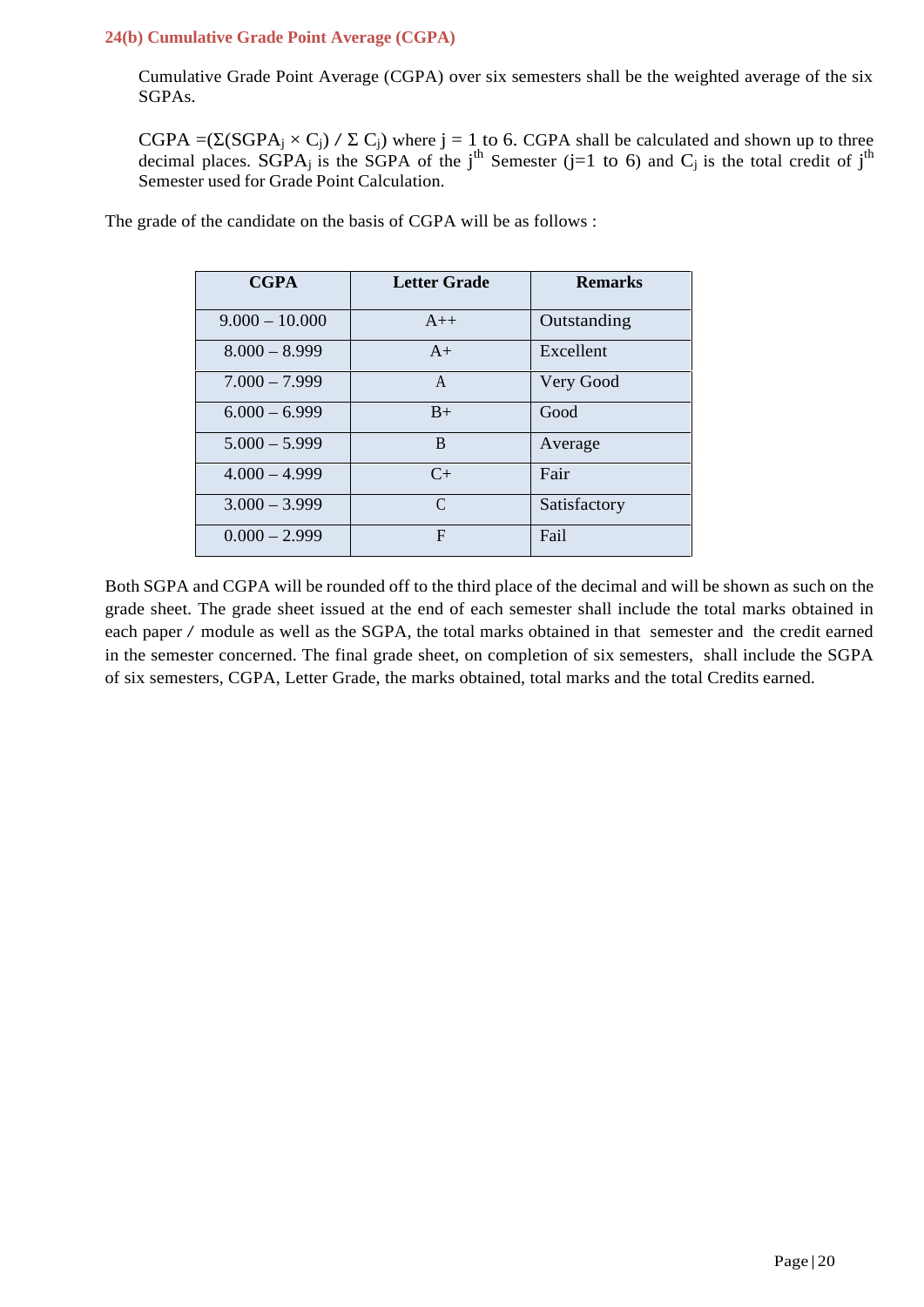### *Regulations relating to Admission for the Three-Year B.Com. (Honours & General) Courses of Studies conducted by the University of Calcutta*

### **Admission Qualifications**

1. A candidate who has passed the Higher Secondary (10+2) or its equivalent Examination is eligible to seek admission to the 1st year of the 3-year B.Com. (Honours/General) Course of Studies provided he/she has also passed in English having full marks not being less than 100 and fulfills the conditions as laid down in clause 2.

Candidates who have passed the Higher Secondary (10+2) Vocational Examination in Business & Commerce conducted by the West Bengal State Council of Vocational Education and Training shall be eligible to seek admission to the B.Com. (General) 1<sup>st</sup> year Course of Studies under this University. However, no candidate shall be allowed admission after a lapse of more than 5 years from the year of passing the previous qualifying examination.

(**Explanation:** The year of admission shall not be taken into account while calculating five years from the year of passing the previous qualifying Examination).

For the purpose of determining eligibility for admission to the B.Com. Honours Courses, aggregate marks shall be calculated by adding the marks in top-four subjects in order of marks secured by a candidate. However, marks in compulsory Environmental Education/Studies shall not be taken into account for calculation of aggregate marks. However, If the subject "Environmental Science" is studied as an elective subject of 100 marks, it may be taken into account for the purpose of determining the aggregate marks.

- 2. (a) A candidate taking up B.Com. Honours Course in a subject must have obtained:
	- i. A minimum of 50% marks in the aggregate and 45% marks in the subject or related subject at the previous qualifying examination.

**OR**

ii. 55% marks in the subject or related subject at the previous qualifying examination.

(b) However, candidates belonging to the Scheduled Caste or Scheduled Tribe Community taking up Honours Course of Study mast have obtained a minimum of 40% marks in the aggregate or 40% marks in the subject or related subject at the previous qualifying examination, as the case may be.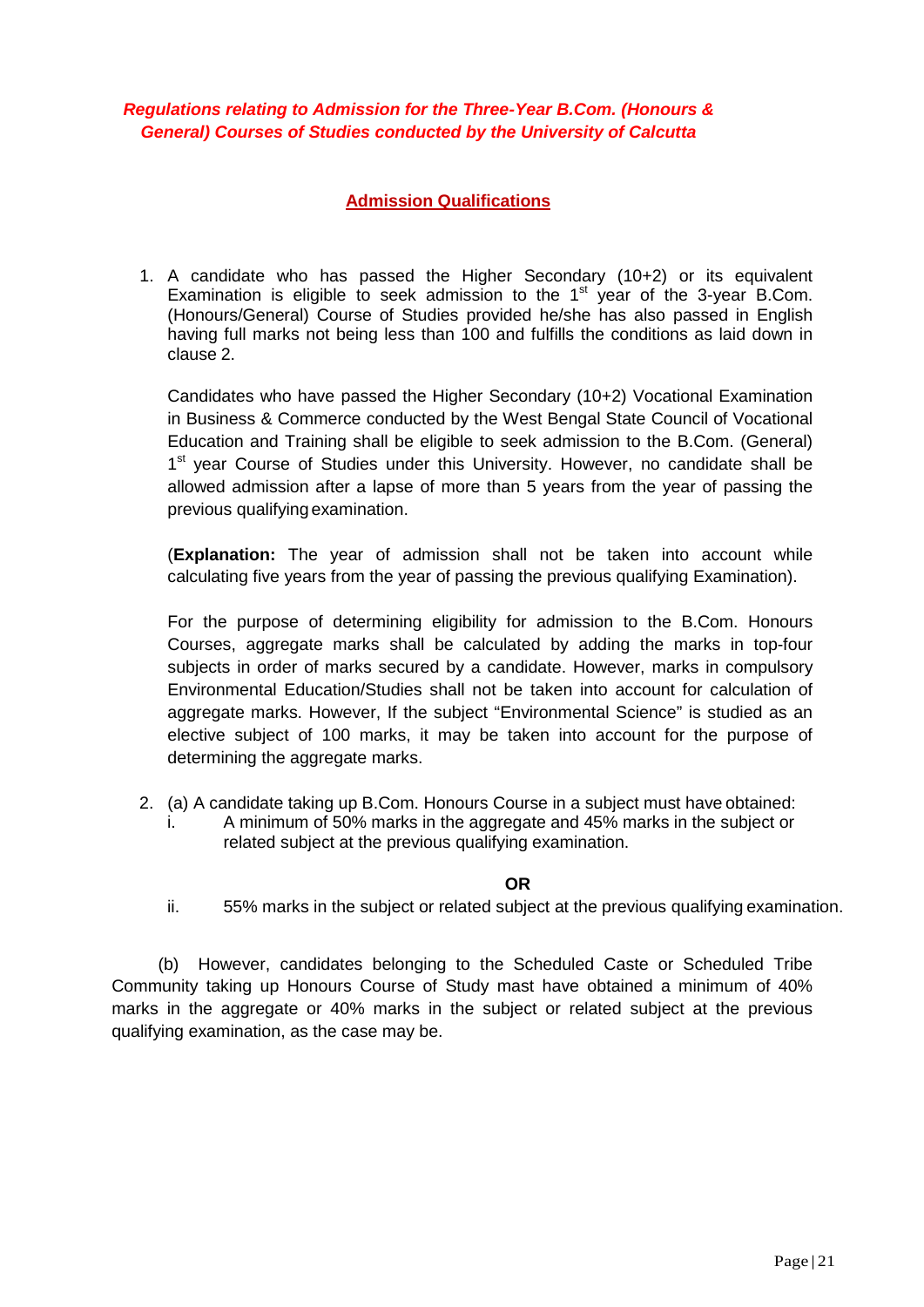**(c) Seat reservation for admission in the first year class of three-year degree courses of studies shall be guided by the West Bengal State Higher Educational Institutions (Reservation in Admission), Act, 2013 and the West Bengal State Higher Educational Institutions (Reservation in Admission) Rules, 2014.**

(d) Following subjects be treated as related subjects for admission to B.Com. Honours courses:

Accountancy, Business Economics including Business Mathematics, Business Organization, Mathematics, Business Mathematics, Economics, Statistics, Business Studies, Office and Secretarial Practice, Financial Accounting, Elements of Cost Accountancy & Auditing, Book Keeping, Commerce, Cost Accountancy & Principle of Management, Commercial Law and preliminaries of Auditing, Costing and Taxation.

(e) A candidate shall be allowed to take up B.Com. (General) Course if he/she had passed the subject(s) at the previous qualifying examination as mentioned below:

Accountancy/ Business Economics including Business Mathematics/ Business Organization/ Mathematics/ Economics/ Statistics/ Commerce/ Accounts/ Business Studies/ Financial Accounting/ Office and Secretarial Practice/ Elements of Cost Accountancy and Auditing/ Book Keeping/ Business Mathematics/ Cost Accountancy & Principle of Management, , Commercial Law and preliminaries of Auditing, Costing and Taxation.

- 3. Students who have passed the Higher Secondary (10+2) Examination or its equivalent from the All India Boards/Councils (i.e. CBSE, ISC and National Institute of Open Schooling) need not require to submit the Migration Certificate for getting Registrationunder this University.
- 4. A candidate who is admitted to the Honours or General Course of Studies may take any of the four DSE (Discipline Specific Elective) Courses, two courses in each of the  $5<sup>th</sup>$  and  $6<sup>th</sup>$  Semester (as offered by the College).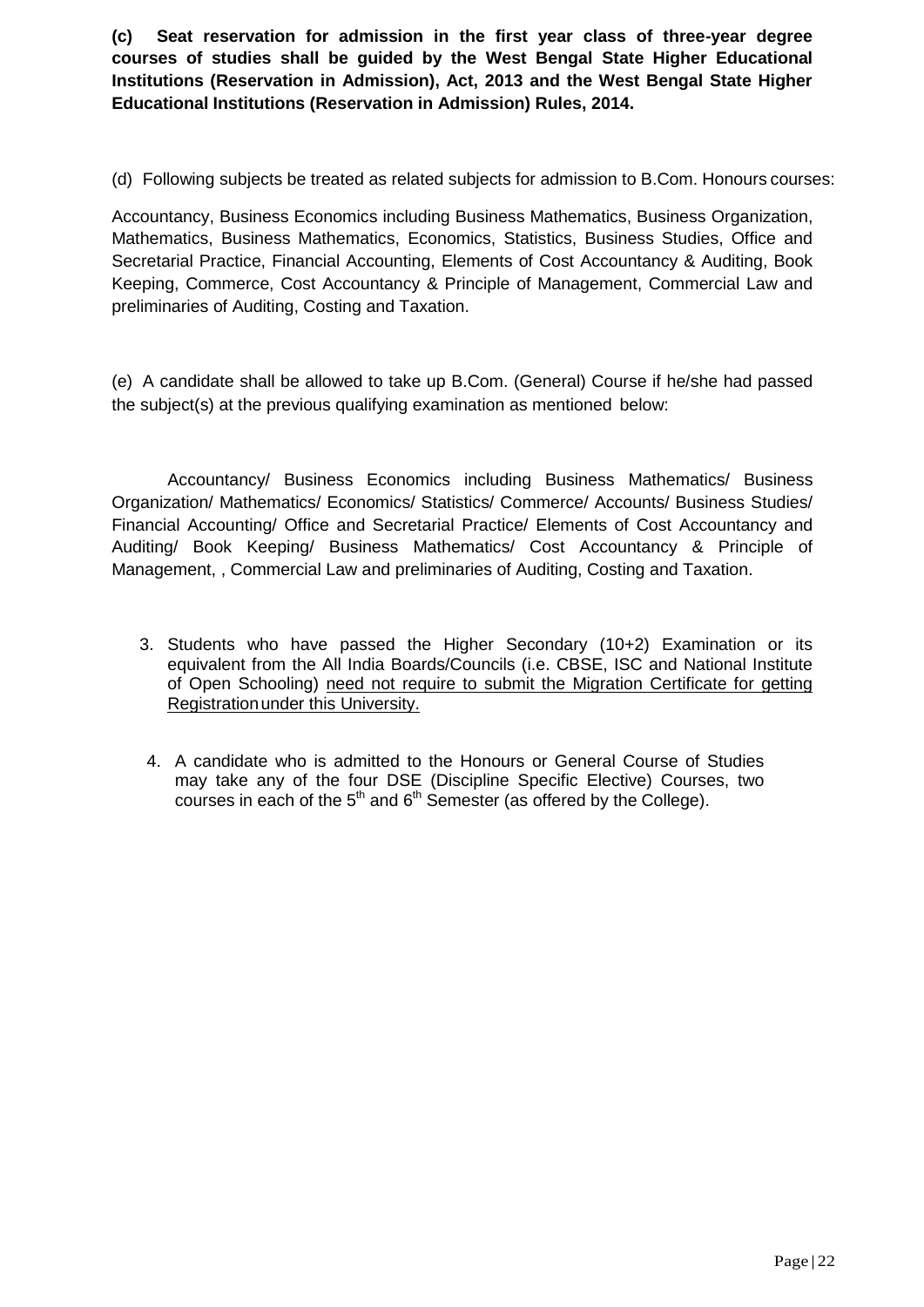# **B.Com. Honours Course Structure under Semesterised CBCS Year I: Semester I**

|                   |                                                       | <b>Marks</b> | <b>Credit Hours</b> |  |
|-------------------|-------------------------------------------------------|--------------|---------------------|--|
| AECC 1.1Chg       | Language:                                             | 100          | $\mathbf{2}$        |  |
|                   | Communicative English - 50<br>Indian Language -<br>50 |              |                     |  |
| <b>GE 1.1 Chg</b> | Microeconomics I $&$<br>Statistics $(50+50)$          | <b>100</b>   | 6                   |  |
| $CC 1.1$ Chg      | <b>Business Laws</b>                                  | <b>100</b>   | 6                   |  |
| $CC 1.2$ Chg      | Principles of Management                              | <b>100</b>   |                     |  |
| CC 1.1 Ch         | Financial Accounting - I                              | <b>100</b>   |                     |  |

**26**

# **Year 1: Semester II**

|                |                                                       | <b>Mark</b><br>S | <b>Credit Hours</b> |  |
|----------------|-------------------------------------------------------|------------------|---------------------|--|
| $GE$ 2.1 $Chg$ | E-Commerce & Business<br>Communication $(50+50)$      | <b>100</b>       |                     |  |
| $CC2.1$ Chg    | Company Law                                           | <b>100</b>       |                     |  |
| $CC$ 2.2 $Chg$ | Marketing Management and<br>Human Resource Management | <b>100</b>       |                     |  |
| $CC$ 2.1 $Ch$  | <b>Cost and Management</b><br>Accounting - I          | <b>100</b>       |                     |  |

**24**

# **Year 2: Semester III**

|                     |                                                                                                     | <b>Mark</b><br>S | <b>Credit Hours</b> |  |
|---------------------|-----------------------------------------------------------------------------------------------------|------------------|---------------------|--|
| SEC 3.1 Chg         | Information Technology & Its<br><b>Application in Business</b><br>(Theory<br>$-50$ + Practical- 50) | <b>100</b>       |                     |  |
| $GE$ 3.1 $Chg$      | Business Mathematics &<br><b>Statistics</b>                                                         | <b>100</b>       | 6                   |  |
| CC3.1 Ch            | <b>Financial Accounting II</b>                                                                      | <b>100</b>       | 6                   |  |
| CC3.2 <sub>ch</sub> | <b>Indian Financial System</b>                                                                      | <b>100</b>       | 6                   |  |
|                     |                                                                                                     |                  |                     |  |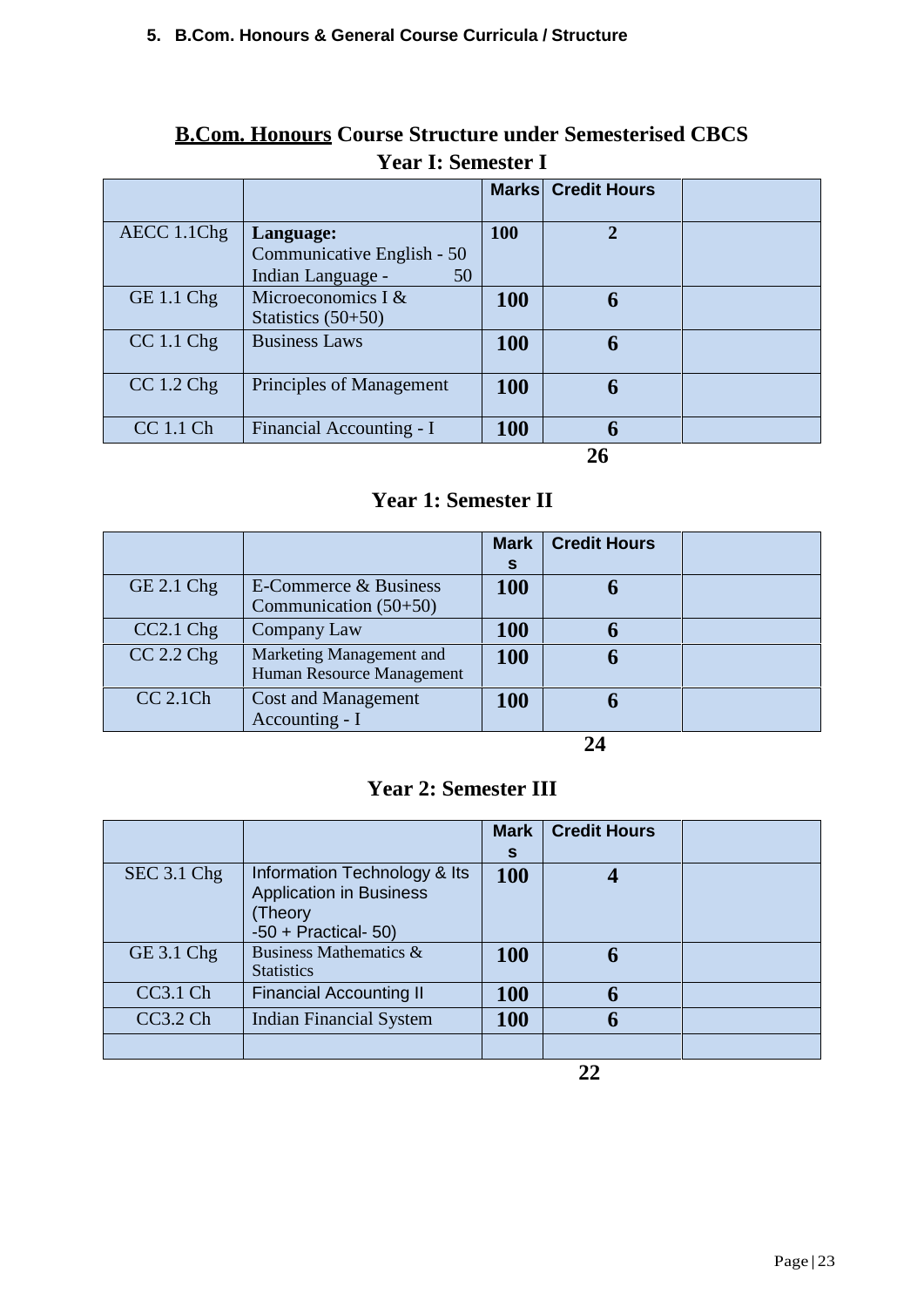# **Year 2: Semester IV**

|                |                                                               | <b>Mark</b><br>S | <b>Credit Hours</b> |  |
|----------------|---------------------------------------------------------------|------------------|---------------------|--|
| GE 4.1 Chg     | Microeconomics II & Indian<br>Economy $(50+50)$               | <b>100</b>       |                     |  |
| $CC$ 4.1 $Chg$ | Entrepreneurship<br><b>Development and Business</b><br>Ethics | <b>100</b>       |                     |  |
| $CC$ 4.1 $Ch$  | <b>Taxation I</b>                                             | <b>100</b>       |                     |  |
| CC 4.2 Ch      | <b>Cost and Management</b><br>Accounting -II                  | <b>100</b>       |                     |  |

**24**

# **Year 3: Semester V**

|                                  |                                                          | <b>Mark</b> | <b>Credit Hours</b> |  |
|----------------------------------|----------------------------------------------------------|-------------|---------------------|--|
|                                  |                                                          | S           |                     |  |
| <b>CC 5.1Ch</b>                  | Auditing & Assurance                                     | <b>100</b>  |                     |  |
| CC 5.2 Ch                        | <b>Taxation II</b>                                       | <b>100</b>  |                     |  |
| DSE $5.1 \text{ A}$ <sup>*</sup> | Economics II and Advanced<br><b>Business Mathematics</b> | <b>100</b>  |                     |  |
| DSE 5.2 A*                       | Corporate Accounting                                     | <b>100</b>  |                     |  |
|                                  |                                                          |             | 74                  |  |

# **Options:**

*\*Or DSE 5.1 M (Consumer Behaviour and Sales Management -50+50)* & DSE 5.2 M (Product & Pricing Management and Marketing Communication  $(50+50)$ 

\*Or DSE 5.1T (Public Finance and Taxation) & DSE 5.2 T (Direct Tax: Laws and Practice)

\*Or DSE 5.1 **e-**B (Fundamentals of Computer ) & DSE 5.2 e-B DBMS and System Analysis &Design  $(50+50)$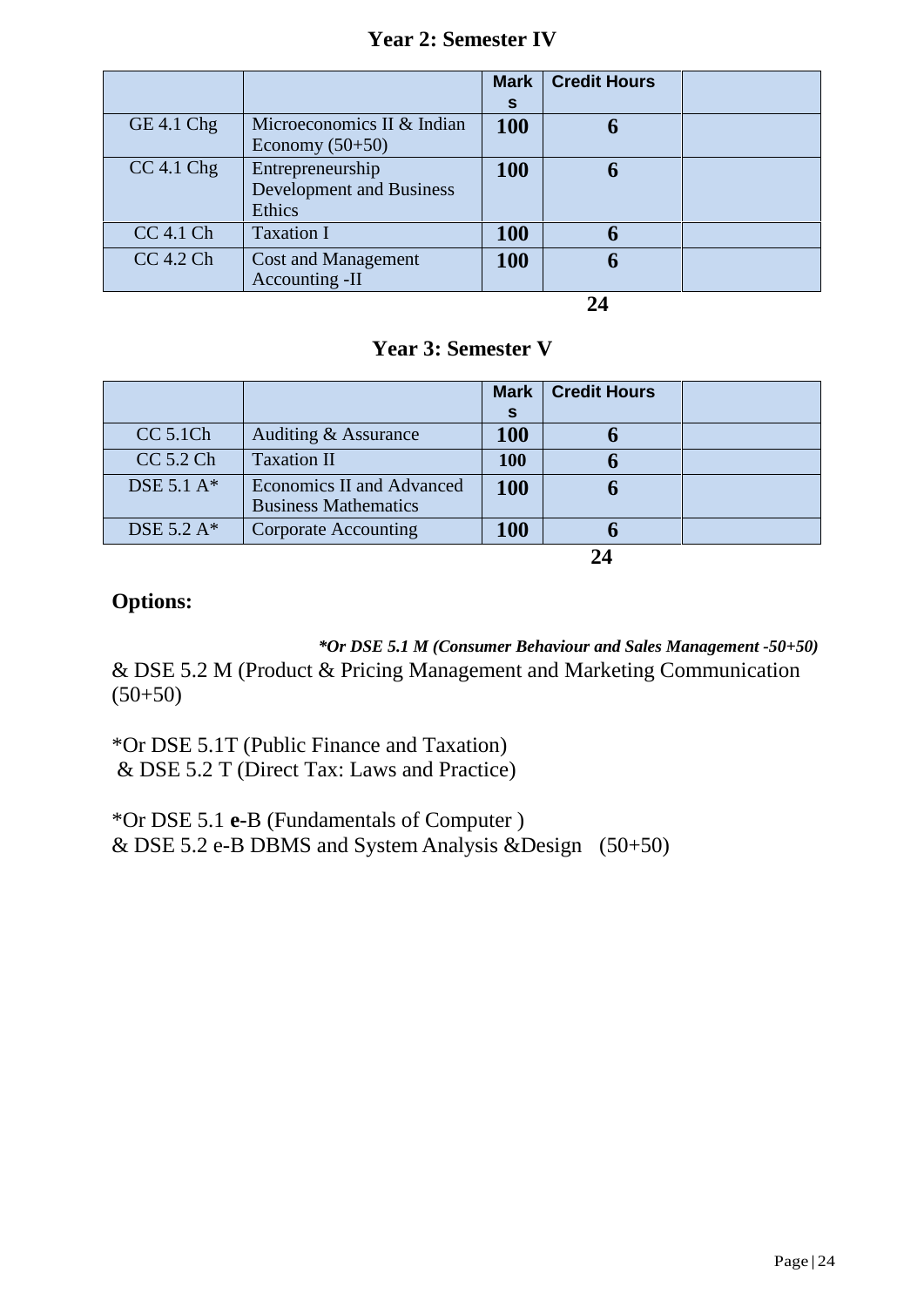# **Year 3: Semester VI**

|                  |                                                                | <b>Mark</b> | <b>Credit Hours</b> |  |
|------------------|----------------------------------------------------------------|-------------|---------------------|--|
|                  |                                                                | <b>S</b>    |                     |  |
| AECC 6.1Chg      | <b>Environmental Studies</b>                                   | <b>100</b>  |                     |  |
| SEC 6.1Chg       | <b>Computerised Accounting</b><br>and e-Filing of Tax Returns  | <b>100</b>  |                     |  |
| CC 6.1 Ch        | Project Work                                                   | <b>100</b>  |                     |  |
| DSE 6.1 A**      | Financial Reporting and<br><b>Financial Statement Analysis</b> | <b>100</b>  |                     |  |
| DSE 6.2 $A^{**}$ | <b>Financial Management</b>                                    | <b>100</b>  |                     |  |

*24*

**Chg:** Common for Honours and General; **Ch:** Core Course for Honours

# **Options:**

**\*\***Or DSE 6.1 M (Retail Management and Marketing of Services (50+50) & DSE 6.2 M (Rural Marketing and International Marketing (50+50)

\*\*Or DSE 6.1 T (Indirect Tax: Laws and Practices) & DSE 6.2 T (Tax Procedures and Planning)

\*\*Or DSE 6.1 e-B (Internet & WWW and Functional e-Business System  $(50+50)$ & DSE 6.2 e-B(Computer Applications and e-Business Applications – Practical  $(50+50)$ 

|                                                                  |                        |      | <b>Marks Credit Hours</b> |  |
|------------------------------------------------------------------|------------------------|------|---------------------------|--|
| <b>Ability Enhancement</b><br><b>Compulsory Course</b><br>(AECC) | <b>Two Papers</b>      | 200  | $2 \times 2 = 4$          |  |
| <b>Skill Enhancement</b><br><b>Elective Course (SEC)</b>         | <b>Two Papers</b>      | 200  | $2x4 = 8$                 |  |
| <b>Generic Elective (GE)</b>                                     | <b>Four Papers</b>     | 400  | $4 \times 6 = 24$         |  |
| <b>CORE COURSE (CC)</b>                                          | <b>Fourteen Papers</b> | 1400 | $14x 6 = 84$              |  |
| <b>Discipline Specific</b>                                       | <b>Four Papers</b>     | 400  | $4 \times 6 = 24$         |  |
| <b>Elective (DSE)</b>                                            |                        |      |                           |  |
|                                                                  |                        | 2600 | Total<br>144              |  |

**Summary for B.Com. Hons.**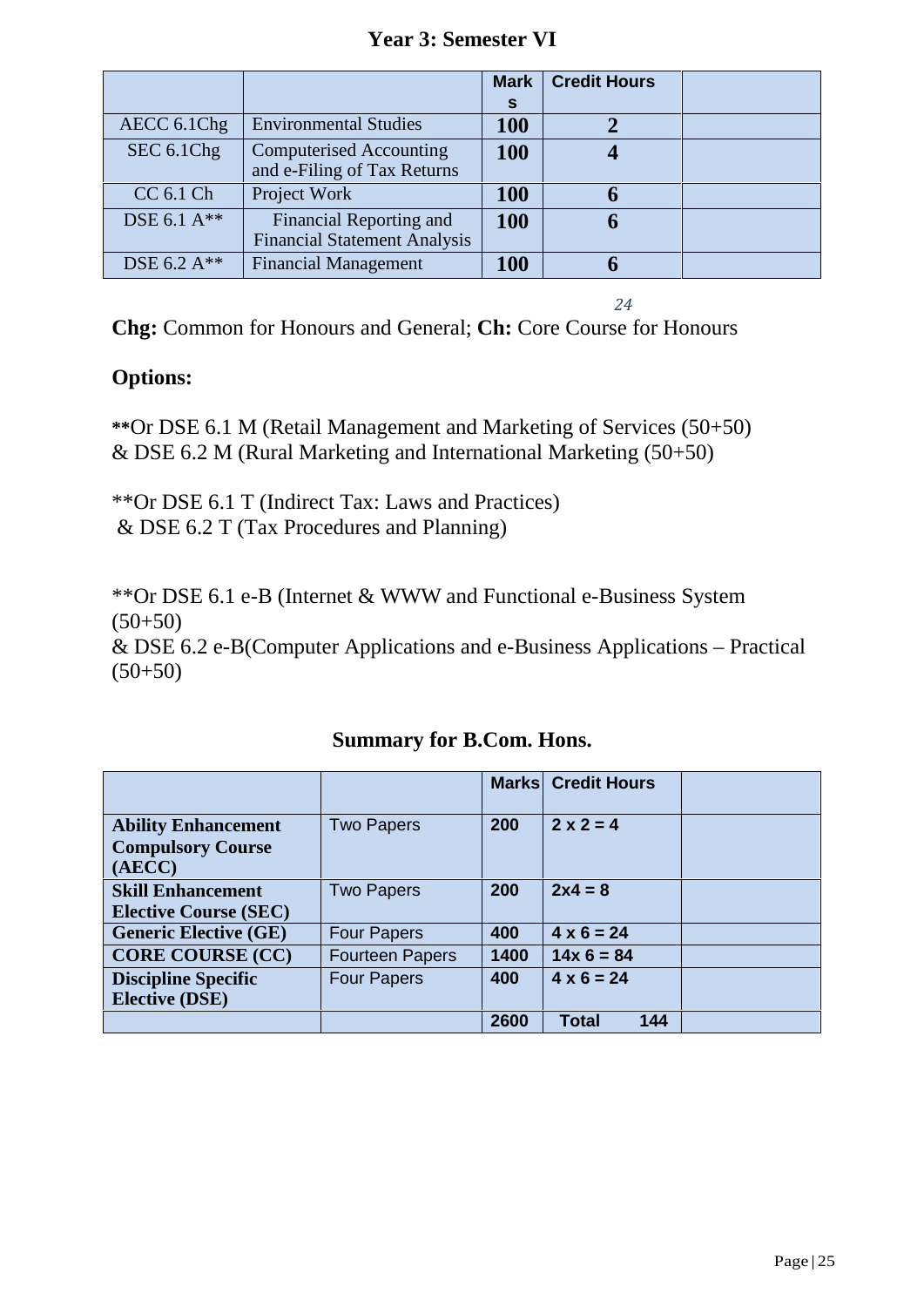# **B. B.Com. General Course Structure under Semesterised CBCS**

|              |                                                                    |            | <b>Marks Credit Hours</b> |  |
|--------------|--------------------------------------------------------------------|------------|---------------------------|--|
| AECC 1.1Chg  | Language:<br>Communicative English - 50<br>Indian Language -<br>50 | 100        | $\overline{2}$            |  |
| $GE 1.1$ Chg | Microeconomics I &<br><b>Statistics</b>                            | <b>100</b> | 6                         |  |
| CC 1.1 Chg   | <b>Business Laws</b>                                               | <b>100</b> | 6                         |  |
| $CC 1.2$ Chg | Principles of Management                                           | 100        | 6                         |  |
| CC 1.1 Cg    | Financial Accounting - I                                           | <b>100</b> |                           |  |
|              |                                                                    |            | $\sim$                    |  |

# **Year I: Semester I**

**26**

# **Year 1: Semester II**

|                |                                                     | <b>Mark</b><br>S | <b>Credit Hours</b> |  |
|----------------|-----------------------------------------------------|------------------|---------------------|--|
| $GE$ 2.1 $Chg$ | E-Commerce & Business<br>Communication $(50+50)$    | <b>100</b>       |                     |  |
| $CC$ 2.1 $Chg$ | Company Law                                         | <b>100</b>       |                     |  |
| $CC$ 2.2 $Chg$ | Marketing Management &<br>Human Resource Management | <b>100</b>       |                     |  |
| $CC$ 2.1 $Cg$  | <b>Cost and Management</b><br>Accounting I          | <b>100</b>       |                     |  |

**24**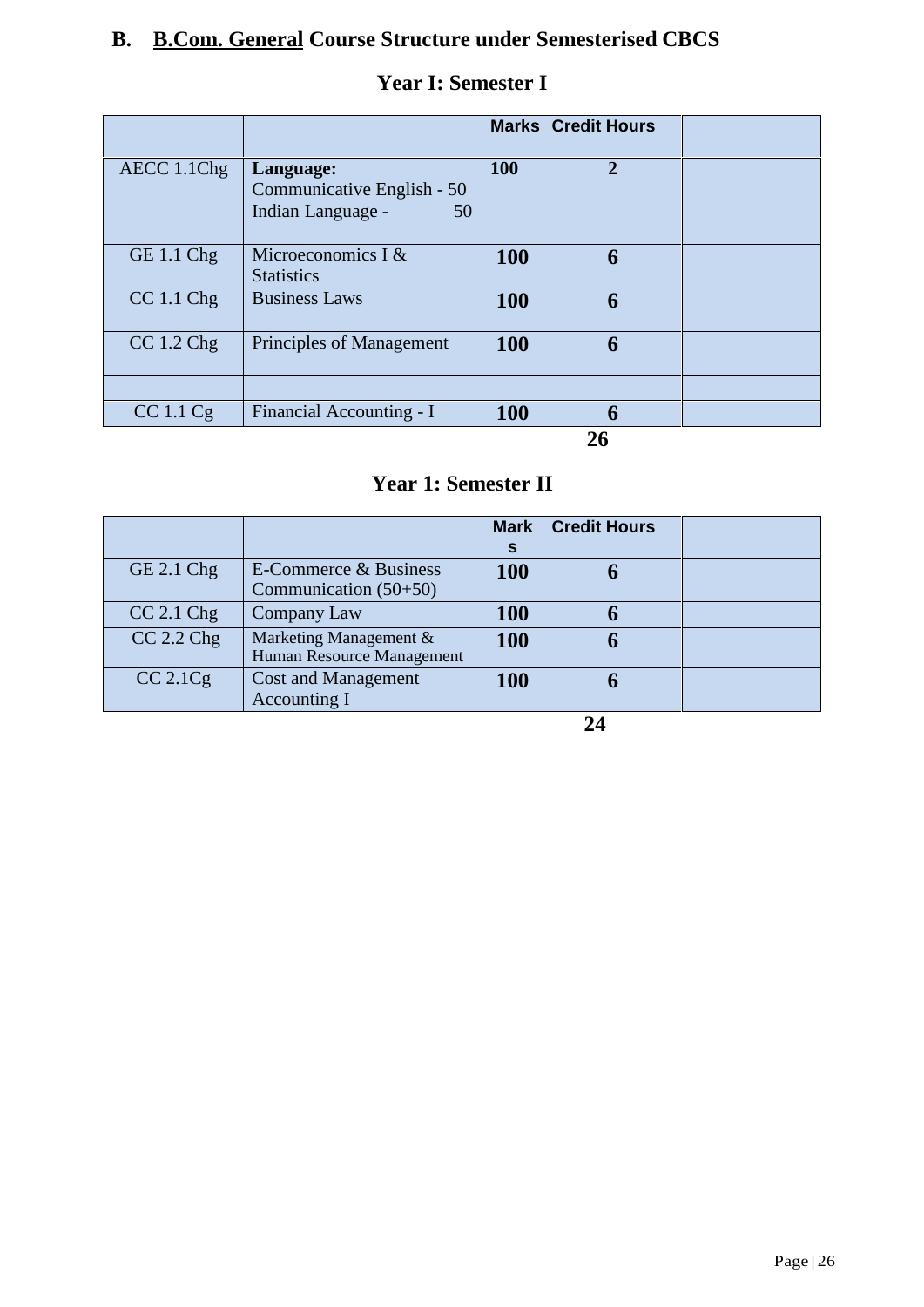# **Year 2: Semester III**

|               |                                                                                                  | <b>Mark</b><br>S | <b>Credit Hours</b> |  |
|---------------|--------------------------------------------------------------------------------------------------|------------------|---------------------|--|
| SEC 3.1 Chg   | Information Technology & Its<br><b>Application in Business</b><br>(Theory $-50$ + Practical- 50) | 100              |                     |  |
| GE 3.1 Chg    | Business Mathematics &<br><b>Statistics</b>                                                      | 100              |                     |  |
| $CC$ 3.1 $Cg$ | Financial Accounting II                                                                          | <b>100</b>       |                     |  |
|               |                                                                                                  |                  |                     |  |

# **Year 2: Semester IV**

|                |                                                               | <b>Mark</b><br>S | <b>Credit Hours</b> |  |
|----------------|---------------------------------------------------------------|------------------|---------------------|--|
| GE 4.1 Chg     | Microeconomics II & Indian<br>Economy $(50+50)$               | <b>100</b>       |                     |  |
| $CC$ 4.1 $Chg$ | Entrepreneurship<br><b>Development and Business</b><br>Ethics | <b>100</b>       |                     |  |
| $CC$ 4.1 $Cg$  | <b>Taxation I</b>                                             | <b>100</b>       |                     |  |
| $CC$ 4.2 $Cg$  | <b>Cost and Management</b><br>Accounting -II                  | <b>100</b>       |                     |  |

**24**

# **Year 3: Semester V**

|                                  |                             | <b>Mark</b> | <b>Credit Hours</b> |  |
|----------------------------------|-----------------------------|-------------|---------------------|--|
|                                  |                             | <b>S</b>    |                     |  |
|                                  |                             |             |                     |  |
| CC 5.1 Cg                        | Auditing & Assurance        | <b>100</b>  |                     |  |
| DSE $5.1 \text{ A}$ <sup>*</sup> | <b>Taxation II</b>          | <b>100</b>  |                     |  |
| DSE 5.2 $A^*$                    | <b>Corporate Accounting</b> | <b>100</b>  |                     |  |
|                                  |                             |             | 18                  |  |

**Options:**

\*Or DSE 5.1 M (Consumer Behaviour and Sales Management -50+50)

& DSE 5.2 M (Product & Pricing Management and Marketing Communication  $(50+50)$ 

\*Or DSE 5.1T (Public Finance and Taxation)

& DSE 5.2 T (Direct Tax: Laws and Practice)

\*Or DSE 5.1 **e-**B (Fundamentals of Computer )

& DSE 5.2 e-B DBMS and System Analysis &Design (50+50)